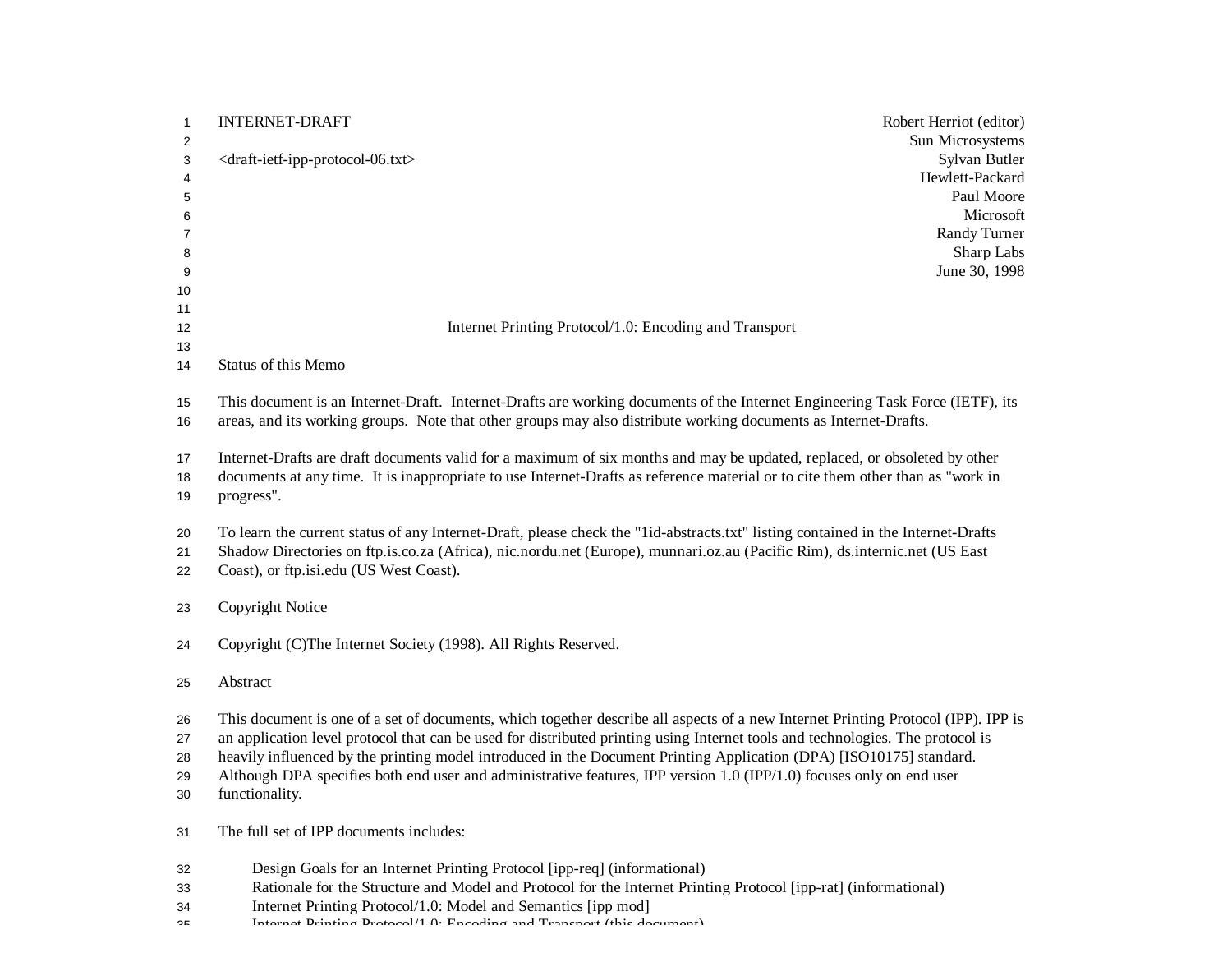- attributes, and their operations. The model introduces a Printer and a Job. The Job supports multiple documents per Job. The
- model document also addresses how security, internationalization, and directory issues are addressed. The protocol
- specification, "Internet Printing Protocol/1.0: Encoding and Transport", is a formal mapping of the abstract operations and
- attributes defined in the model document onto HTTP/1.1. The protocol specification defines the encoding rules for a new
- Internet media type called "application/ipp". The "Mapping between LPD and IPP Protocols" gives some advice to
- implementors of gateways between IPP and LPD (Line Printer Daemon) implementations.
- This document is the "Internet Printing Protocol/1.0: Encoding and Transport" document.
- Notice
- The IETF invites any interested party to bring to its attention any copyrights, patents or patent applications, or other proprietary
- rights which may cover technology that may be required to practice this standard. Please address the information to the IETF
- Executive Director.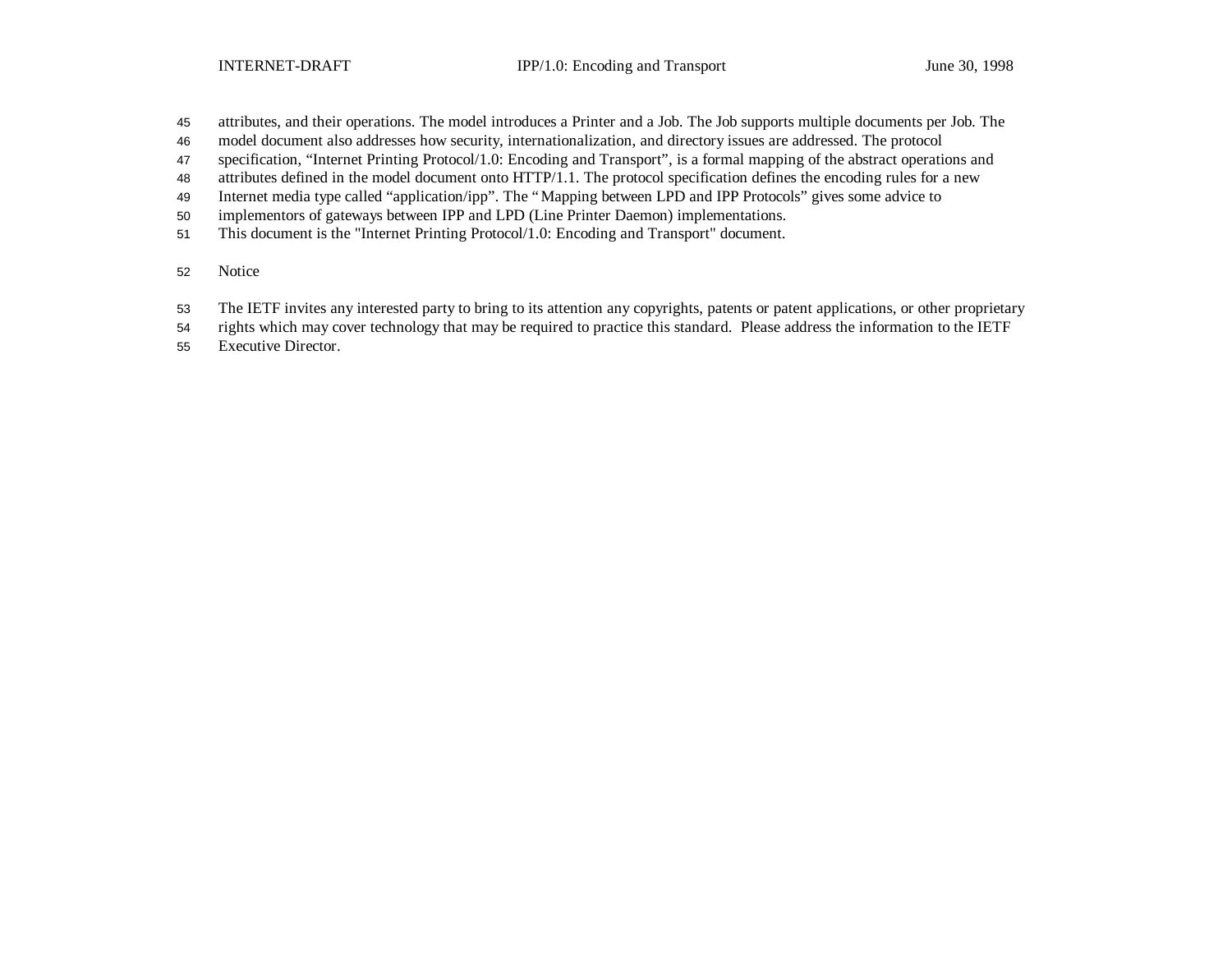56

# Table of Contents

| 57       | 1. |     |  |  |
|----------|----|-----|--|--|
| 58       | 2. |     |  |  |
| 59       | 3. |     |  |  |
| 60       |    |     |  |  |
| 61       |    | 3.2 |  |  |
| 62       |    | 3.3 |  |  |
| 63       |    | 3.4 |  |  |
| 64       |    | 3.5 |  |  |
| 65       |    | 3.6 |  |  |
| 66       |    | 3.7 |  |  |
| 67       |    |     |  |  |
| 68       |    |     |  |  |
| 69       |    | 3.8 |  |  |
| 70       |    | 3.9 |  |  |
| 71       |    |     |  |  |
| 72       |    |     |  |  |
| 73       |    |     |  |  |
| 74       | 4. |     |  |  |
| 75       |    |     |  |  |
| 76       |    | 4.2 |  |  |
| 77       |    | 4.3 |  |  |
| 78       |    |     |  |  |
| 79       | 5. |     |  |  |
| 80       | 6. |     |  |  |
| 81       | 7. |     |  |  |
| 82       | 8. |     |  |  |
| 83       | 9. |     |  |  |
| 84       |    |     |  |  |
| 85       |    |     |  |  |
| 86       |    |     |  |  |
| 87       |    |     |  |  |
| 88       |    | 9.5 |  |  |
| 89       |    | 9.6 |  |  |
| 90       |    |     |  |  |
| 91       |    |     |  |  |
| 92<br>93 |    |     |  |  |

- 
- 94<br>95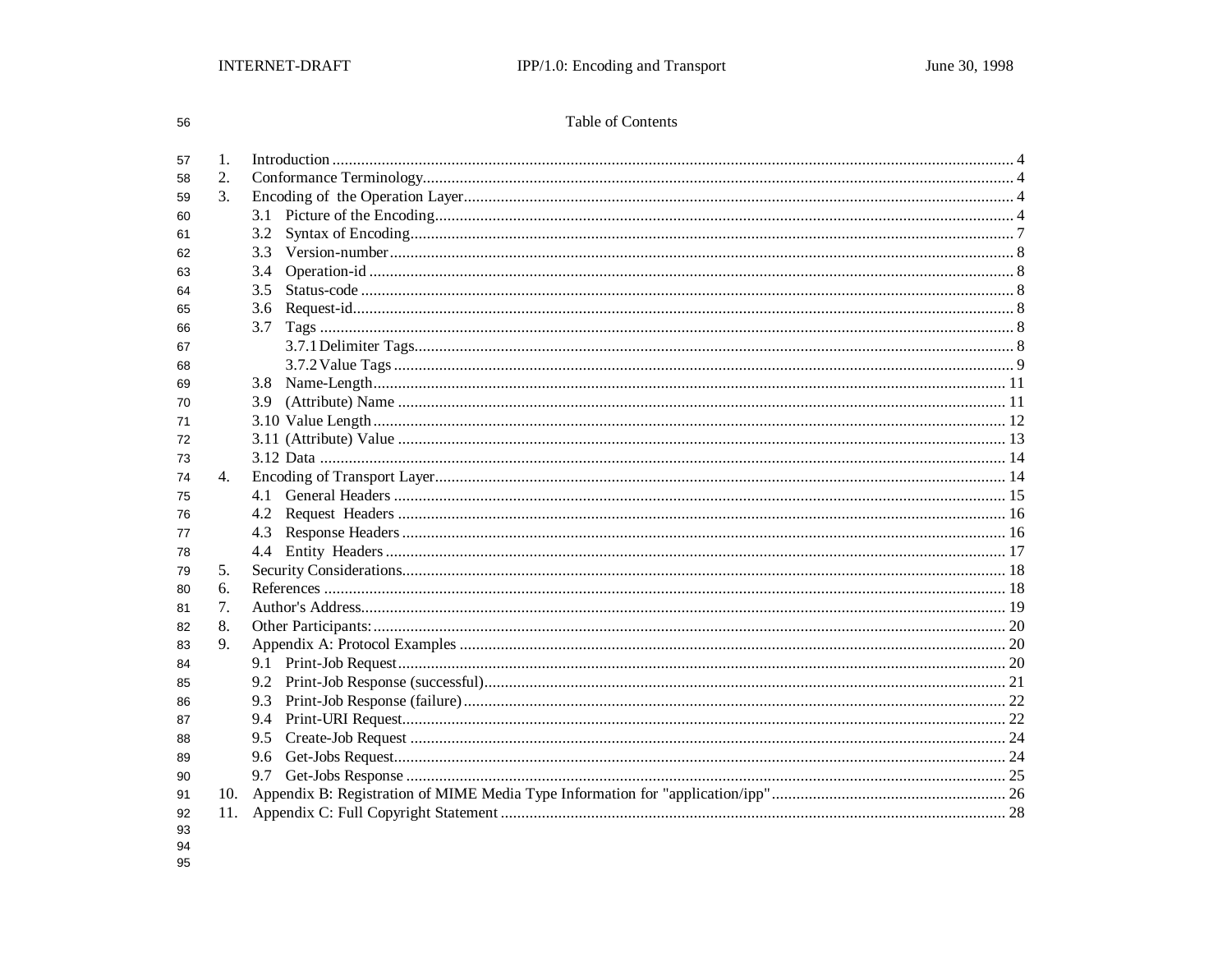# **1. Introduction**

 This document contains the rules for encoding IPP operations and describes two layers: the transport layer and the operation layer.

 The transport layer consists of an HTTP/1.1 request or response. RFC 2068 [rfc2068] describes HTTP/1.1. This document specifies the HTTP headers that an IPP implementation supports.

The operation layer consists of a message body in an HTTP request or response. The document "Internet Printing

Protocol/1.0: Model and Semantics" [ipp-mod] defines the semantics of such a message body and the supported values. This

document specifies the encoding of an IPP operation. The aforementioned document [ipp-mod] is henceforth referred to as the

"IPP model document"

# **2. Conformance Terminology**

 The key words "MUST", "MUST NOT", "REQUIRED", "SHOULD", "SHOULD NOT", "RECOMMENDED", "MAY", and "OPTIONAL" in this document are to be interpreted as described in RFC 2119 [rfc2119].

# **3. Encoding of the Operation Layer**

The operation layer MUST contain a single operation request or operation response. Each request or response consists of a

sequence of values and attribute groups. Attribute groups consist of a sequence of attributes each of which is a name and value.

Names and values are ultimately sequences of octets

 The encoding consists of octets as the most primitive type. There are several types built from octets, but three important types are integers, character strings and octet strings, on which most other data types are built. Every character string in this encoding MUST be a sequence of characters where the characters are associated with some charset and some natural language. . A character string MUST be in "reading order" with the first character in the value (according to reading order) being the first character in the encoding. A character string whose associated charset is US-ASCII whose associated natural language is US English is henceforth called a US-ASCII-STRING. A character string whose associated charset and natural language are specified in a request or response as described in the model document is henceforth called a LOCALIZED-STRING. An octet string MUST be in "IPP model document order" with the first octet in the value (according to the IPP model document order) being the first octet in the encoding Every integer in this encoding MUST be encoded as a signed integer using two's- complement binary encoding with big-endian format (also known as "network order" and "most significant byte first"). The number of octets for an integer MUST be 1, 2 or 4, depending on usage in the protocol. Such one-octet integers, henceforth called SIGNED-BYTE, are used for the version-number and tag fields. Such two-byte integers, henceforth called SIGNED- SHORT are used for the operation-id, status-code and length fields. Four byte integers, henceforth called SIGNED-INTEGER, are used for values fields and the sequence number.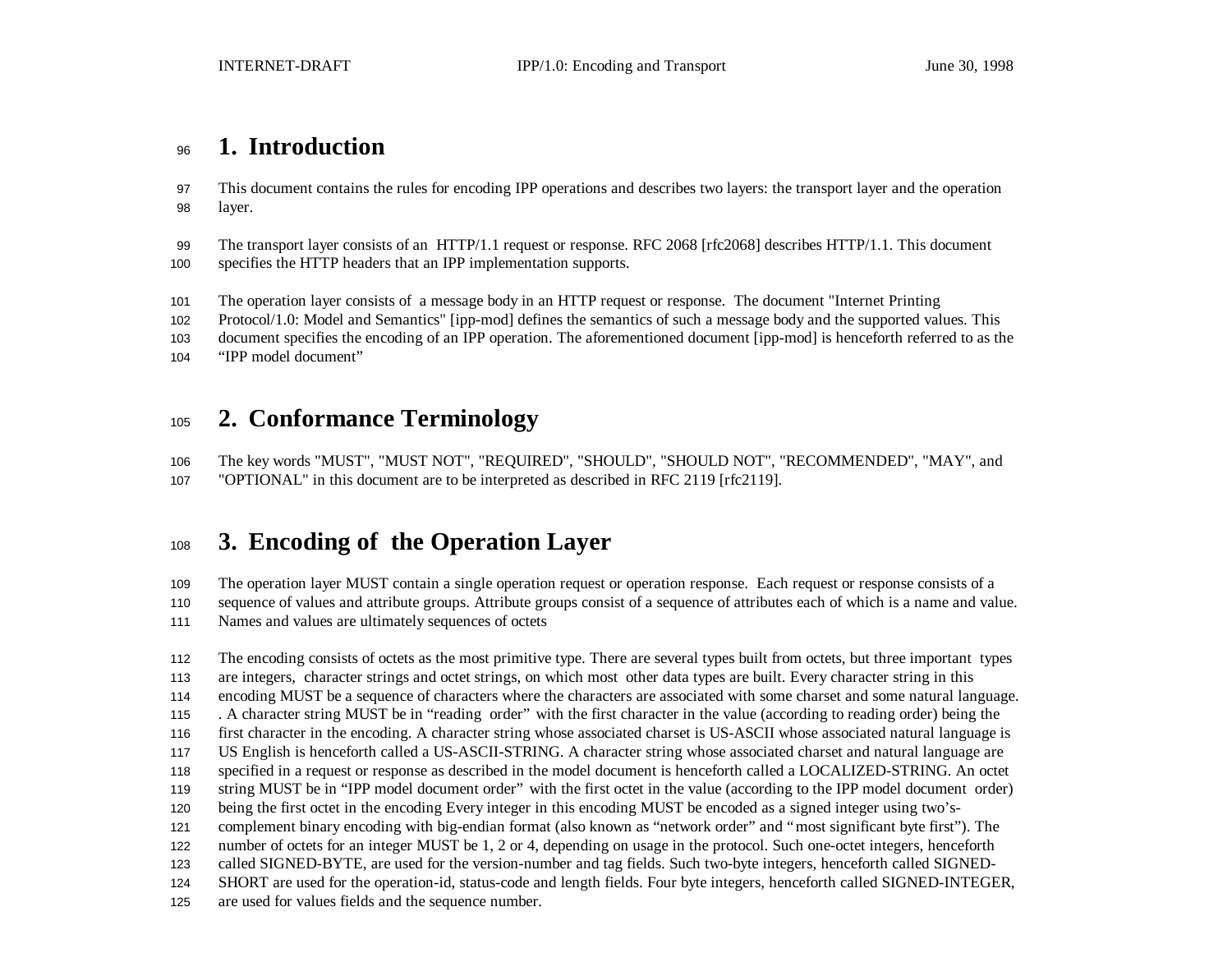| 131               |                                                        |         |                    |
|-------------------|--------------------------------------------------------|---------|--------------------|
| 132<br>133        | version-number                                         |         | 2 bytes - required |
| 134<br>135<br>136 | operation-id (request)<br>or<br>status-code (response) |         | 2 bytes - required |
| 137<br>138<br>139 | request-id                                             |         | 4 bytes - required |
| 140<br>141        | xxx-attributes-tag                                     | 1 byte  | $-0$ or more       |
| 142<br>143        | xxx-attribute-sequence                                 | n bytes |                    |
| 144<br>145        | end-of-attributes-tag                                  | 1 byte  | - required         |
| 146<br>147        | data                                                   |         | q bytes - optional |
|                   |                                                        |         |                    |

The xxx-attributes-tag and xxx-attribute-sequence represents four different values of "xxx", namely, operation, job, printer and

 unsupported. The xxx-attributes-tag and an xxx-attribute-sequence represent attribute groups in the model document. The xxx-attributes-tag identifies the attribute group and the xxx-attribute-sequence contains the attributes.

 The expected sequence of xxx-attributes-tag and xxx-attribute-sequence is specified in the IPP model document for each operation request and operation response.

A request or response SHOULD contain each xxx-attributes-tag defined for that request or response even if there are no

attributes except for the unsupported-attributes-tag which SHOULD be present only if the unsupported-attribute-sequence is

non-empty. A receiver of a request MUST be able to process as equivalent empty attribute groups:

a) an xxx-attributes-tag with an empty xxx-attribute-sequence,

b) an expected but missing xxx-attributes-tag.

The data is omitted from some operations, but the end-of-attributes-tag is present even when the data is omitted. Note, the xxx-

 attributes-tags and end-of-attributes-tag are called 'delimiter-tags'. Note: the xxx-attribute-sequence, shown above may consist of 0 bytes, according to the rule below.

An xxx-attributes-sequence consists of zero or more compound-attributes.

| 162 |                    |                         |  |           |
|-----|--------------------|-------------------------|--|-----------|
| 163 | compound-attribute | $\mathbf{C}$<br>bytes – |  | U or more |
| 164 |                    |                         |  |           |

A compound-attribute consists of an attribute with a single value followed by zero or more additional values.

 Note: a 'compound-attribute' represents a single attribute in the model document. The 'additional value' syntax is for attributes with 2 or more values.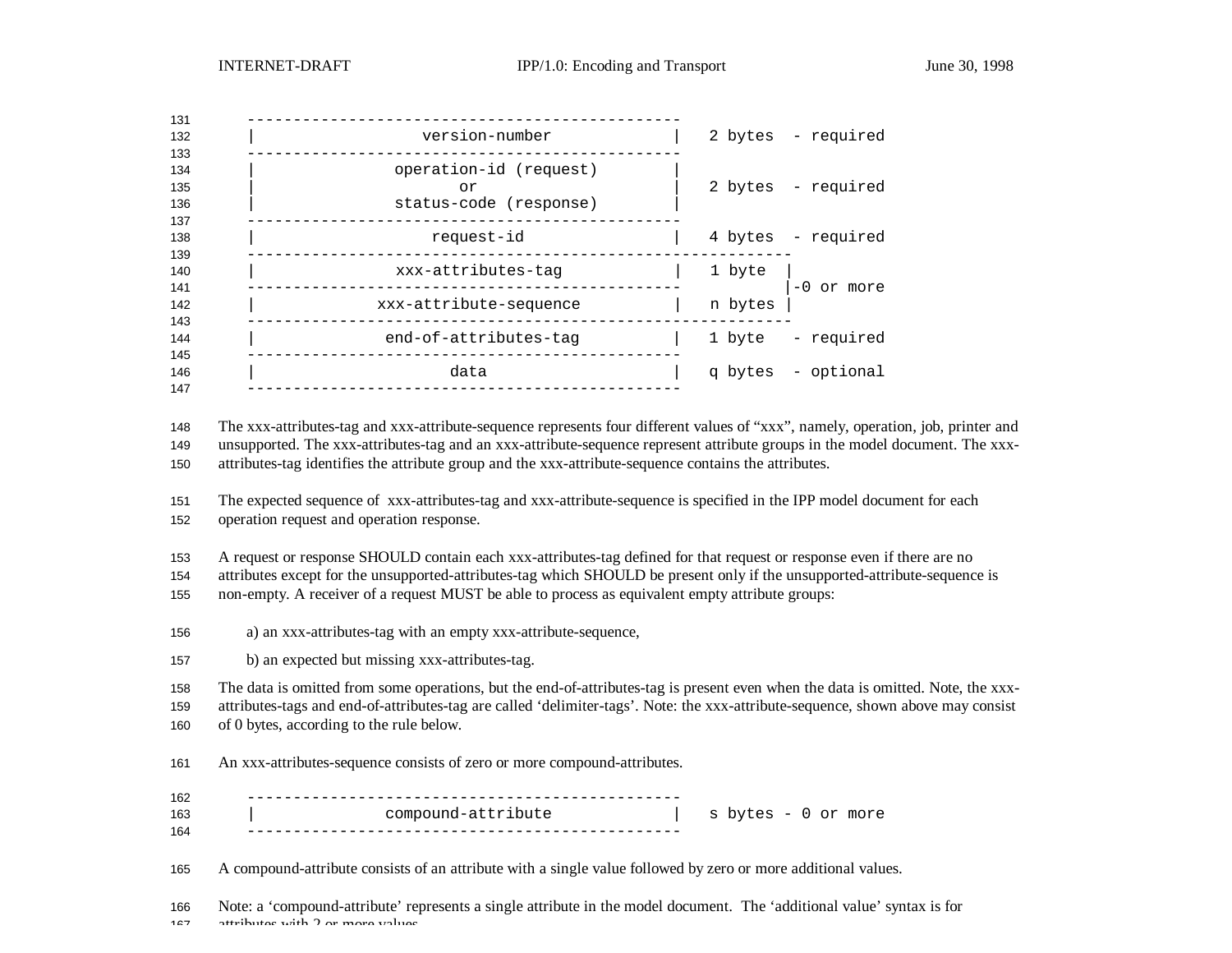| value-tag                                                                       | 1 byte  |                    |
|---------------------------------------------------------------------------------|---------|--------------------|
| name-length (value is u)                                                        | 2 bytes |                    |
| name                                                                            | u bytes |                    |
| value-length (value is v)                                                       | 2 bytes |                    |
| value                                                                           | v bytes |                    |
|                                                                                 |         |                    |
| An additional value consists of:                                                |         |                    |
| value-taq                                                                       | 1 byte  |                    |
| name-length (value is 0x0000)                                                   | 2 bytes |                    |
| value-length (value is w)                                                       | 2 bytes | -0 or more         |
|                                                                                 |         |                    |
| value<br>Note: an additional value is like an attribute whose name-length is 0. | w bytes |                    |
| From the standpoint of a parsing loop, the encoding consists of:                |         |                    |
| version-number                                                                  |         | 2 bytes - required |
| operation-id (request)<br>or<br>status-code (response)                          |         | 2 bytes - required |
| request-id                                                                      | 4 bytes | - required         |
| . _ _ _ _ _ _ _ _ _ _ _ _ _ _ _<br>tag (delimiter-tag or value-tag)             | 1 byte  |                    |
| empty or rest of attribute                                                      | x bytes | -0 or more         |
| ____________________________<br>end-of-attributes-tag                           | 2 bytes | - required         |
| data                                                                            | y bytes | - optional         |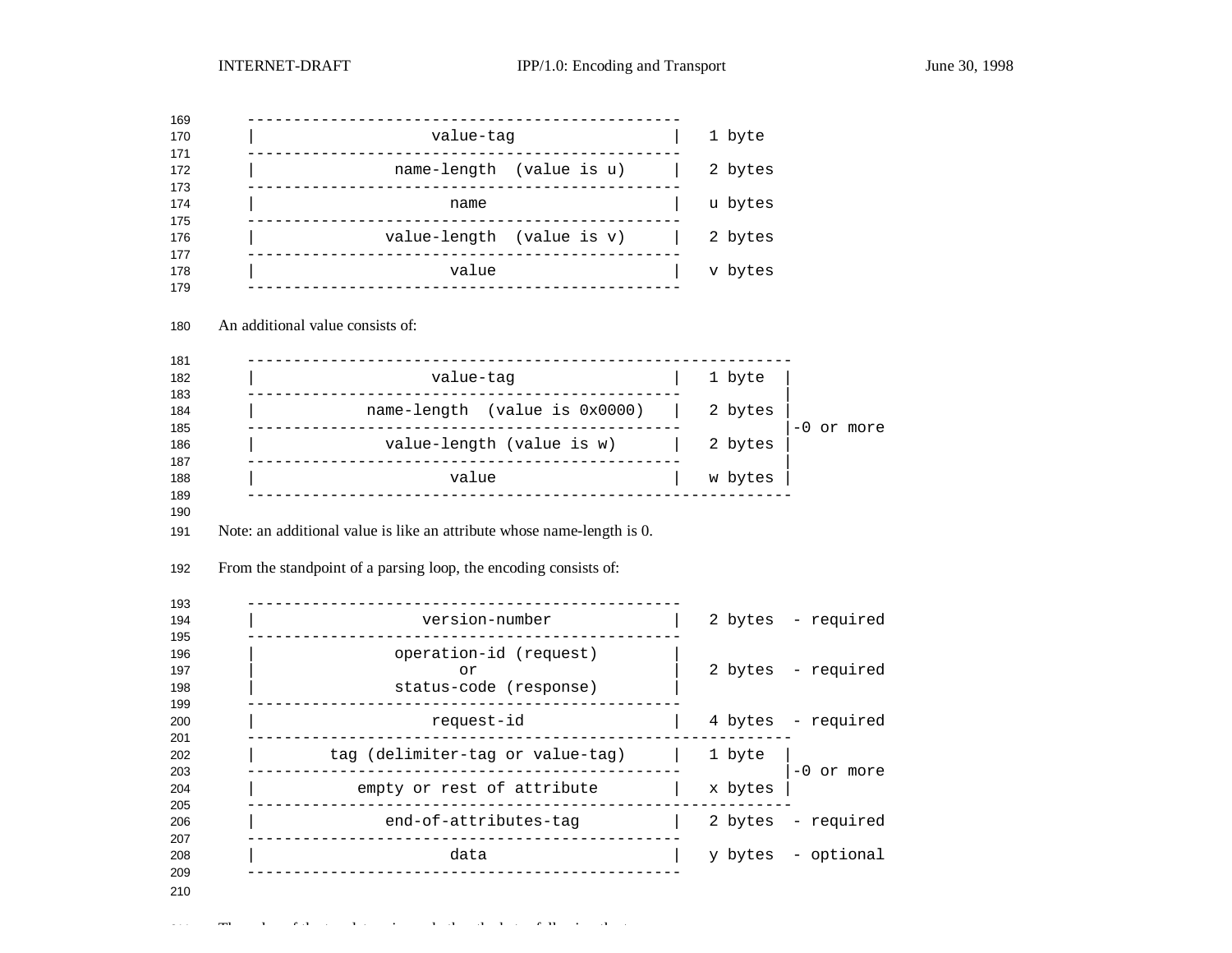# **3.2 Syntax of Encoding**

 The syntax below is ABNF [rfc2234] except 'strings of literals' MUST be case sensitive. For example 'a' means lower case 'a' and not upper case 'A'. In addition, SIGNED-BYTE and SIGNED-SHORT fields are represented as '%x' values which show their range of values.

| 219 | $ipp-message = ipp-request / ipp-response$                              |  |  |
|-----|-------------------------------------------------------------------------|--|--|
| 220 | ipp-request = version-number operation-id request-id                    |  |  |
| 221 | *(xxx-attributes-tag xxx-attribute-sequence) end-of-attributes-tag data |  |  |
| 222 | ipp-response = version-number status-code request-id                    |  |  |
| 223 | *(xxx-attributes-tag xxx-attribute-sequence) end-of-attributes-tag data |  |  |
| 224 | $xxx$ -attribute-sequence = *compound-attribute                         |  |  |
| 225 |                                                                         |  |  |
| 226 | xxx-attributes-tag = operation-attributes-tag / job-attributes-tag /    |  |  |
| 227 | printer-attributes-tag / unsupported-attributes-tag                     |  |  |
| 228 |                                                                         |  |  |
| 229 | $version-number = majorversion-number minorversion-number$              |  |  |
| 230 | major-version-number = $SIGNED-BYTE$ ; initially %d1                    |  |  |
| 231 | minor-version-number = $SIGNED-BYTE$ ; initially %d0                    |  |  |
| 232 |                                                                         |  |  |
| 233 | operation-id = SIGNED-SHORT ; mapping from model defined below          |  |  |
| 234 | status-code = SIGNED-SHORT; mapping from model defined below            |  |  |
| 235 | request-id = SIGNED-INTEGER ; whose value is $> 0$                      |  |  |
| 236 |                                                                         |  |  |
| 237 | compound-attribute = attribute *additional-values                       |  |  |
| 238 |                                                                         |  |  |
| 239 | $attribute = value-tag name-length name value-length value$             |  |  |
| 240 | $additional-values = value-tag zero-name-length value-length value$     |  |  |
| 241 |                                                                         |  |  |
| 242 | name-length = SIGNED-SHORT ; number of octets of 'name'                 |  |  |
| 243 | name = LALPHA *( LALPHA / DIGIT / "-" / "_" / ".")                      |  |  |
| 244 | value-length = SIGNED-SHORT; number of octets of 'value'                |  |  |
| 245 | $value = OCTET-STRING$                                                  |  |  |
| 246 |                                                                         |  |  |
| 247 | $data = OCTET-STRING$                                                   |  |  |
| 248 |                                                                         |  |  |
| 249 | zero-name-length = $%x00.00$<br>; name-length of 0                      |  |  |
| 250 | operation-attributes-tag = $%x01$<br>; tag of $1$                       |  |  |
| 251 | job-attributes-tag<br>; tag of 2<br>$=$ % x02                           |  |  |
| 252 | printer-attributes-tag = $%x04$<br>; tag of $4$                         |  |  |
| 253 | unsupported- attributes-tag = $%x05$<br>; tag of $5$                    |  |  |
| 254 | end-of-attributes-tag = $%x03$<br>; tag of $3$                          |  |  |
| 255 | value-tag = $%x10$ -FF                                                  |  |  |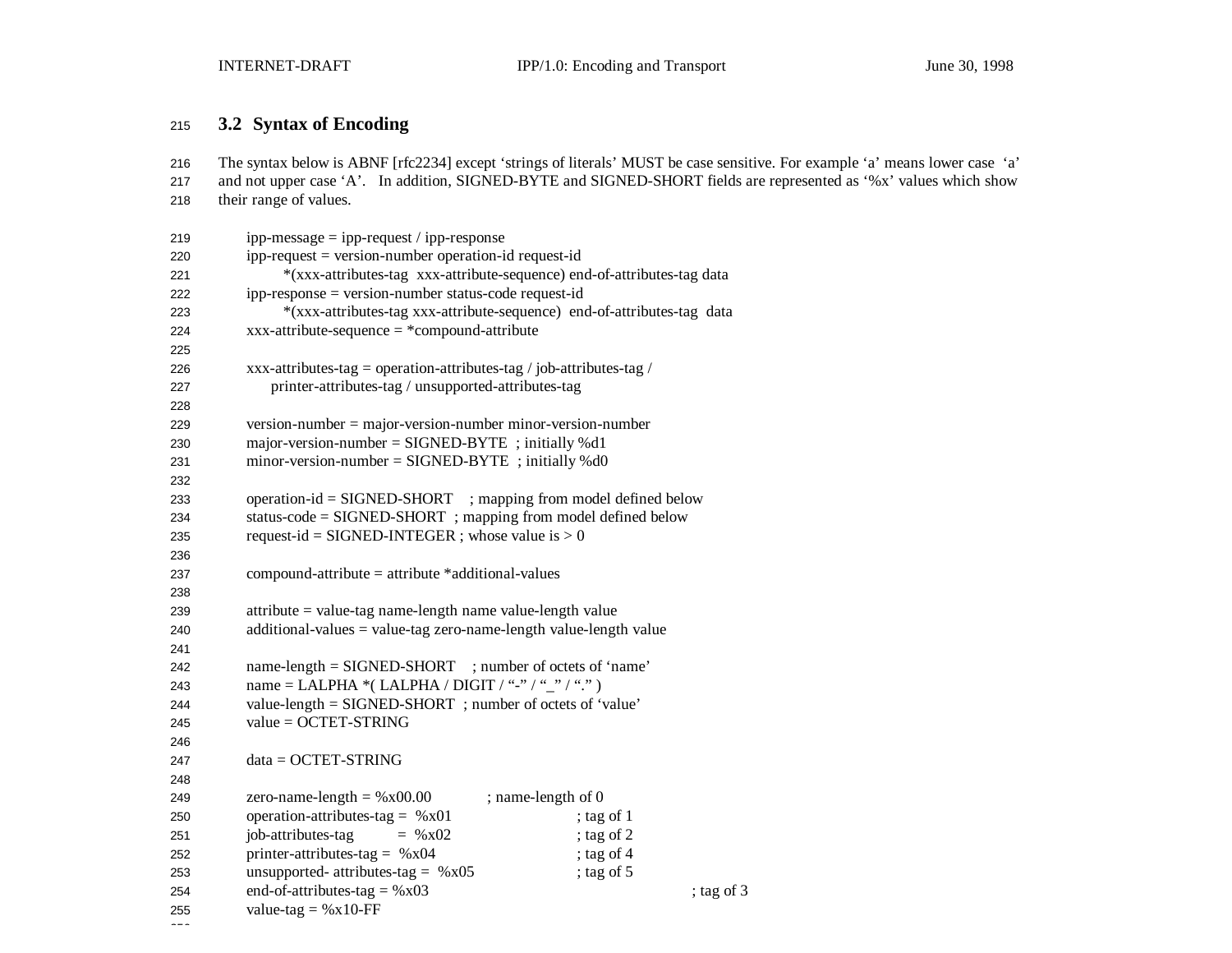RECOMMENDED that the sender not send an xxx-attributes-tag if there are no attributes (except in the Get-Jobs response just mentioned), the receiver MUST be able to decode such syntax.

#### **3.3 Version-number**

- The version-number MUST consist of a major and minor version-number, each of which MUST be represented by a SIGNED-
- BYTE. The protocol described in this document MUST have a major version-number of 1 (0x01) and a minor version-number 271 of (0x00). The ABNF for these two bytes MUST be %x01.00.

### **3.4 Operation-id**

- Operation-ids are defined as enums in the model document. An operation-ids enum value MUST be encoded as a SIGNED-SHORT
- Note: the values 0x4000 to 0xFFFF are reserved for private extensions.

### **3.5 Status-code**

- Status-codes are defined as enums in the model document. A status-code enum value MUST be encoded as a SIGNED-SHORT
- The status-code is an operation attribute in the model document. In the protocol, the status-code is in a special position, outside of the operation attributes.
- If an IPP status-code is returned, then the HTTP Status-Code MUST be 200 (OK). With any other HTTP Status-Code value, the
- HTTP response MUST NOT contain an IPP message-body, and thus no IPP status-code is returned.

### **3.6 Request-id**

- The request-id allows a client to match a response with a request. This mechanism is unnecessary in HTTP, but may be useful when application/ipp entity bodies are used in another context.
- The request-id in a response MUST be the value of the request-id received in the corresponding request. A client can set the
- request-id in each request to a unique value or a constant value, such as 1, depending on what the client does with the request-
- id returned in the response. The value of the request-id MUST be greater than zero.

### **3.7 Tags**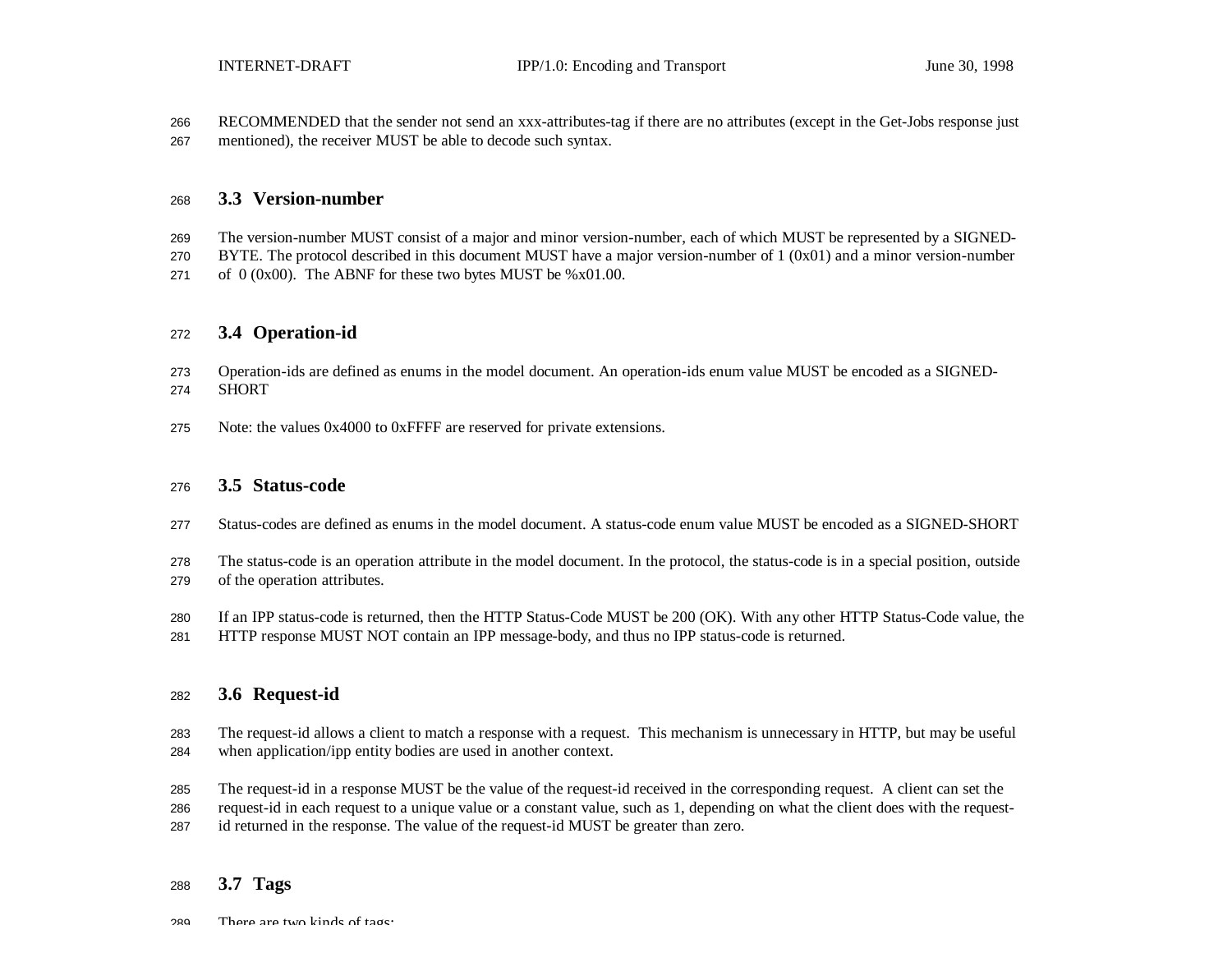| <b>Delimiter</b>                                   |
|----------------------------------------------------|
| reserved                                           |
| operation-attributes-tag                           |
| job-attributes-tag                                 |
| end-of-attributes-tag                              |
| printer-attributes-tag                             |
| unsupported-attributes-tag                         |
| reserved for future delimiters                     |
| reserved for future chunking-end-of-attributes-tag |
|                                                    |

When an xxx-attributes-tag occurs in the protocol, it MUST mean that zero or more following attributes up to the next

delimiter tag are attributes belonging to group xxx as defined in the model document, where xxx is operation, job, printer,

unsupported.

Doing substitution for xxx in the above paragraph, this means the following. When an operation-attributes-tag occurs in the

protocol, it MUST mean that the zero or more following attributes up to the next delimiter tag are operation attributes as

defined in the model document. When an job-attributes-tag occurs in the protocol, it MUST mean that the zero or more

following attributes up to the next delimiter tag are job attributes as defined in the model document. When an printer-attributes-

tag occurs in the protocol, it MUST mean that the zero or more following attributes up to the next delimiter tag are printer

attributes as defined in the model document. When an unsupported- attributes-tag occurs in the protocol, it MUST mean that

the zero or more following attributes up to the next delimiter tag are unsupported attributes as defined in the model document.

The operation-attributes-tag and end-of-attributes-tag MUST each occur exactly once in an operation. The operation-attributes-

tag MUST be the first tag delimiter, and the end-of-attributes-tag MUST be the last tag delimiter. If the operation has a

document-content group, the document data in that group MUST follow the end-of-attributes-tag

Each of the other three xxx-attributes-tags defined above is OPTIONAL in an operation and each MUST occur at most once

in an operation, except for job-attributes-tag in a Get-Jobs response which may occur zero or more times.

The order and presence of delimiter tags for each operation request and each operation response MUST be that defined in the

model document. For further details, see section 3.9 "(Attribute) Name" and .section 9 "Appendix A: Protocol Examples"

A Printer MUST treat the reserved delimiter tags differently from reserved value tags so that the Printer knows that there is an

entire attribute group that it doesn't understand as opposed to a single value that it doesn't understand.

3.7.2 Value Tags

 The remaining tables show values for the value-tag, which is the first octet of an attribute. The value-tag specifies the type of the value of the attribute. The following table specifies the "out-of-band" values for the value-tag.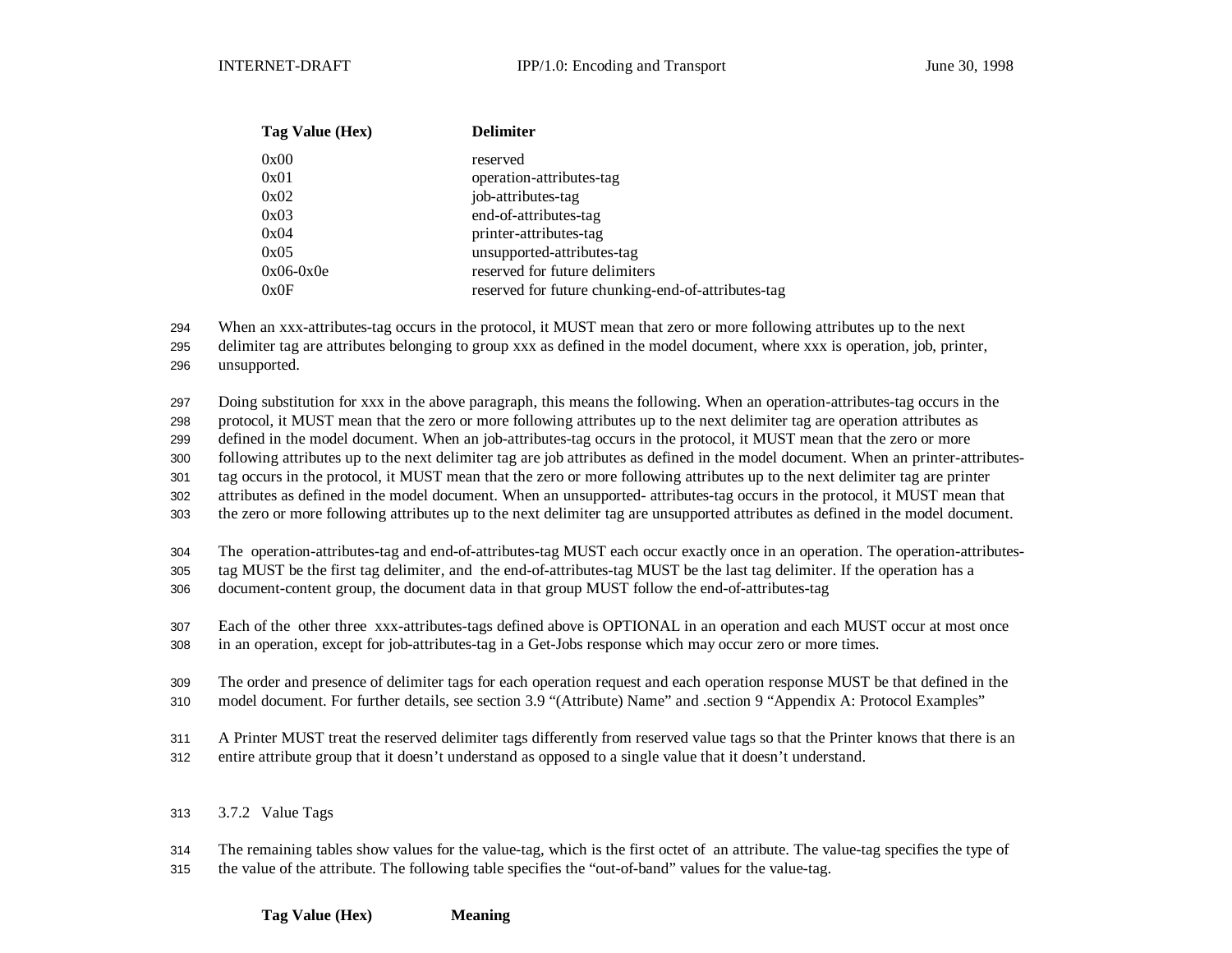- 319 supported attribute to which no value has been assigned, e.g. "job-k-octets-supported" has no value if an implementation
- 320 supports this attribute, but an administrator has not configured the printer to have a limit.
- 321 The following table specifies the integer values for the value-tag

| Tag Value (Hex) | <b>Meaning</b>                    |
|-----------------|-----------------------------------|
| 0x20            | reserved                          |
| 0x21            | integer                           |
| 0x22            | boolean                           |
| 0x23            | enum                              |
| $0x24-0x2F$     | reserved for future integer types |

- 322 NOTE: 0x20 is reserved for "generic integer" if should ever be needed.
- 323 The following table specifies the octetString values for the value-tag

| Tag Value (Hex) | <b>Meaning</b>                          |
|-----------------|-----------------------------------------|
| 0x30            | octetString with an unspecified format  |
| 0x31            | dateTime                                |
| 0x32            | resolution                              |
| 0x33            | rangeOfInteger                          |
| 0x34            | reserved for collection (in the future) |
| 0x35            | textWithLanguage                        |
| 0x36            | nameWithLanguage                        |
| $0x37-0x3F$     | reserved for future octetString types   |
|                 |                                         |

324 The following table specifies the character-string values for the value-tag

| Tag Value (Hex) | <b>Meaning</b>                             |
|-----------------|--------------------------------------------|
| 0x40            | reserved                                   |
| 0x41            | textWithoutLanguage                        |
| 0x42            | nameWithoutLanguage                        |
| 0x43            | reserved                                   |
| 0x44            | keyword                                    |
| 0x45            | uri                                        |
| 0x46            | uriScheme                                  |
| 0x47            | charset                                    |
| 0x48            | naturalLanguage                            |
| 0x49            | mimeMediaType                              |
| $0x4A-0x5F$     | reserved for future character string types |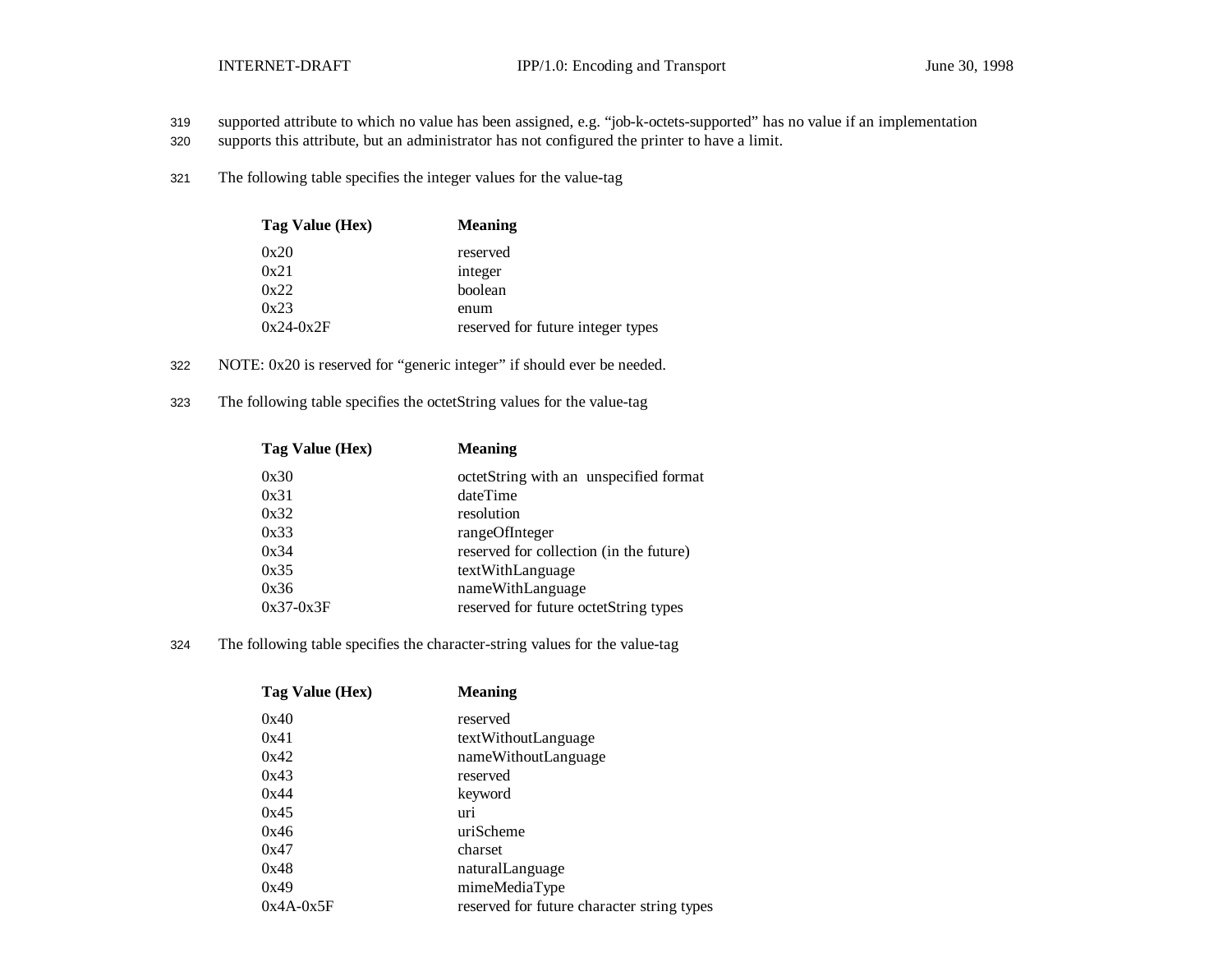that are unaware of this special tag. The tag is like any other unknown tag, and the value length specifies the length of a value

- which contains a value that the parser treats atomically. All these 4 byte tag values are currently unallocated except that the
- values 0x40000000-0x7FFFFFFF are reserved for experimental use.

### **3.8 Name-Length**

 The name-length field MUST consist of a SIGNED-SHORT. This field MUST specify the number of octets in the name field which follows the name-length field, excluding the two bytes of the name-length field.

If a name-length field has a value of zero, the following name field MUST be empty, and the following value MUST be treated

as an additional value for the preceding attribute. Within an attribute-sequence, if two attributes have the same name, the first

occurrence MUST be ignored. The zero-length name is the only mechanism for multi-valued attributes.

### **3.9 (Attribute) Name**

- Some operation elements are called parameters in the model document [ipp-mod]. They MUST be encoded in a special position and they MUST NOT appear as an operation attributes. These parameters are:
- "version-number": The parameter named "version-number" in the IPP model document MUST become the "version-number" field in the operation layer request or response.
- "operation-id": The parameter named "operation-id" in the IPP model document MUST become the "operation-id" field in the operation layer request.
- "status-code": The parameter named "status-code" in the IPP model document MUST become the "status-code" field in the operation layer response.
- "request-id": The parameter named "request-id" in the IPP model document MUST become the "request-id" field in the operation layer request or response.

All Printer and Job objects are identified by a Uniform Resource Identifier (URI) [rfc1630] so that they can be persistently and

unambiguously referenced. The notion of a URI is a useful concept, however, until the notion of URI is more stable (i.e.,

defined more completely and deployed more widely), it is expected that the URIs used for IPP objects will actually be URLs

[rfc1738] [rfc1808]. Since every URL is a specialized form of a URI, even though the more generic term URI is used

throughout the rest of this document, its usage is intended to cover the more specific notion of URL as well.

- Some operation elements are encoded twice, once as the request-URI on the HTTP Request-Line and a second time as a REQUIRED operation attribute in the application/ipp entity. These attributes are the target URI for the operation:
- "printer-uri": When the target is a printer and the transport is HTTP or HTTPS (for TLS), the target printer-uri defined in each operation in the IPP model document MUST be an operation attribute called "printer-uri" and it

MUST also be specified outside of the operation layer as the request-URI on the Request-Line at the HTTP level.

 • "job-uri": When the target is a job and the transport is HTTP or HTTPS (for TLS), the target job-uri of each operation in the IPP model document MUST be an operation attribute called "job-uri" and it MUST also be specified outside of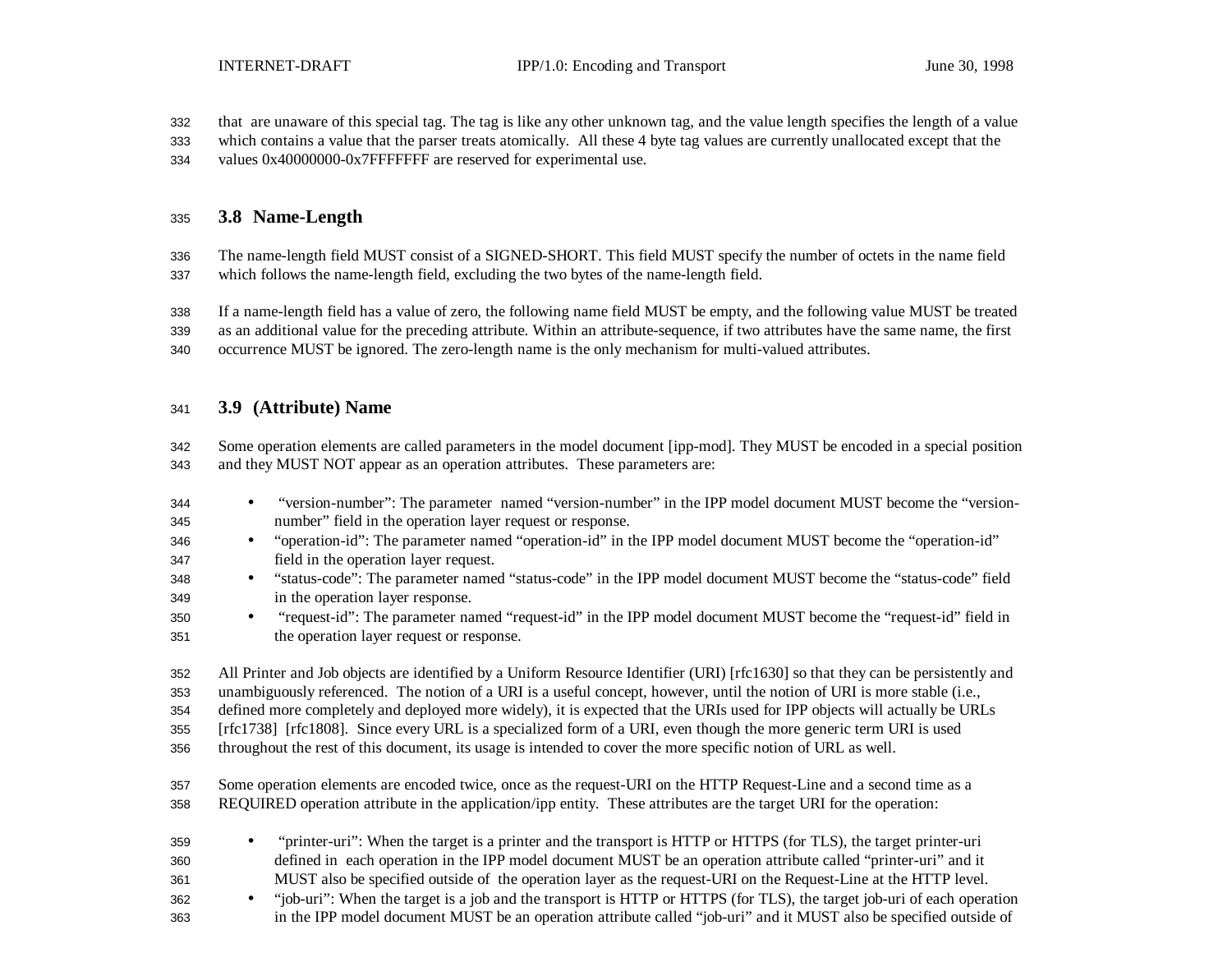| 370 | 1. Although potentially redundant, a client MUST supply the target of the operation both as an Operation and as a URI at    |
|-----|-----------------------------------------------------------------------------------------------------------------------------|
| 371 | the HTTP layer. The rationale for this decision is to maintain a consistent set of rules for mapping IPP to possibly        |
| 372 | many communication layers, even where URLs are not used as the addressing mechanism.                                        |
| 373 | 2. Even though these two URLs might not be literally identical (one being relative and the other being absolute), they      |
| 374 | MUST both reference the same IPP object.                                                                                    |
| 375 | 3. The URI in the HTTP layer is either relative or absolute and is used by the HTTP server to route the HTTP request to the |

- correct resource relative to that HTTP server. The HTTP server need not be aware of the URI within the operation request.
- 4. Once the HTTP server resource begins to process the HTTP request, it might get the reference to the appropriate IPP Printer object from either the HTTP URI (using to the context of the HTTP server for relative URLs) or from the URI within the operation request; the choice is up to the implementation.
- 5. HTTP URIs can be relative or absolute, but the target URI in the operation MUST be an absolute URI

The model document arranges the remaining attributes into groups for each operation request and response. Each such group

MUST be represented in the protocol by an xxx-attribute-sequence preceded by the appropriate xxx-attributes-tag (See the table

below and section 9 "Appendix A: Protocol Examples"). In addition, the order of these xxx-attributes-tags and xxx-attribute-

sequences in the protocol MUST be the same as in the model document, but the order of attributes within each xxx-attribute-

sequence MUST be unspecified. The table below maps the model document group name to xxx-attributes-sequence

| <b>Model Document Group</b>                   | xxx-attributes-sequence                  |
|-----------------------------------------------|------------------------------------------|
| <b>Operation Attributes</b>                   | operations-attributes-sequence           |
| <b>Job Template Attributes</b>                | job-attributes-sequence                  |
| Job Object Attributes                         | job-attributes-sequence                  |
| <b>Unsupported Attributes</b>                 | unsupported- attributes-sequence         |
| Requested Attributes (Get-Job-Attributes)     | job-attributes-sequence                  |
| Requested Attributes (Get-Printer-Attributes) | printer-attributes-sequence              |
| Document Content                              | in a special position as described above |

If an operation contains attributes from more than one job object (e.g. Get-Jobs response), the attributes from each job object

MUST be in a separate job-attribute-sequence, such that the attributes from the ith job object are in the ith job-attribute-

sequence. See Section 9 "Appendix A: Protocol Examples" for table showing the application of the rules above.

### **3.10 Value Length**

 Each attribute value MUST be preceded by a SIGNED-SHORT which MUST specify the number of octets in the value which follows this length, exclusive of the two bytes specifying the length.

For any of the types represented by binary signed integers, the sender MUST encode the value in exactly four octets..

 For any of the types represented by character-strings, the sender MUST encode the value with all the characters of the string and without any padding characters.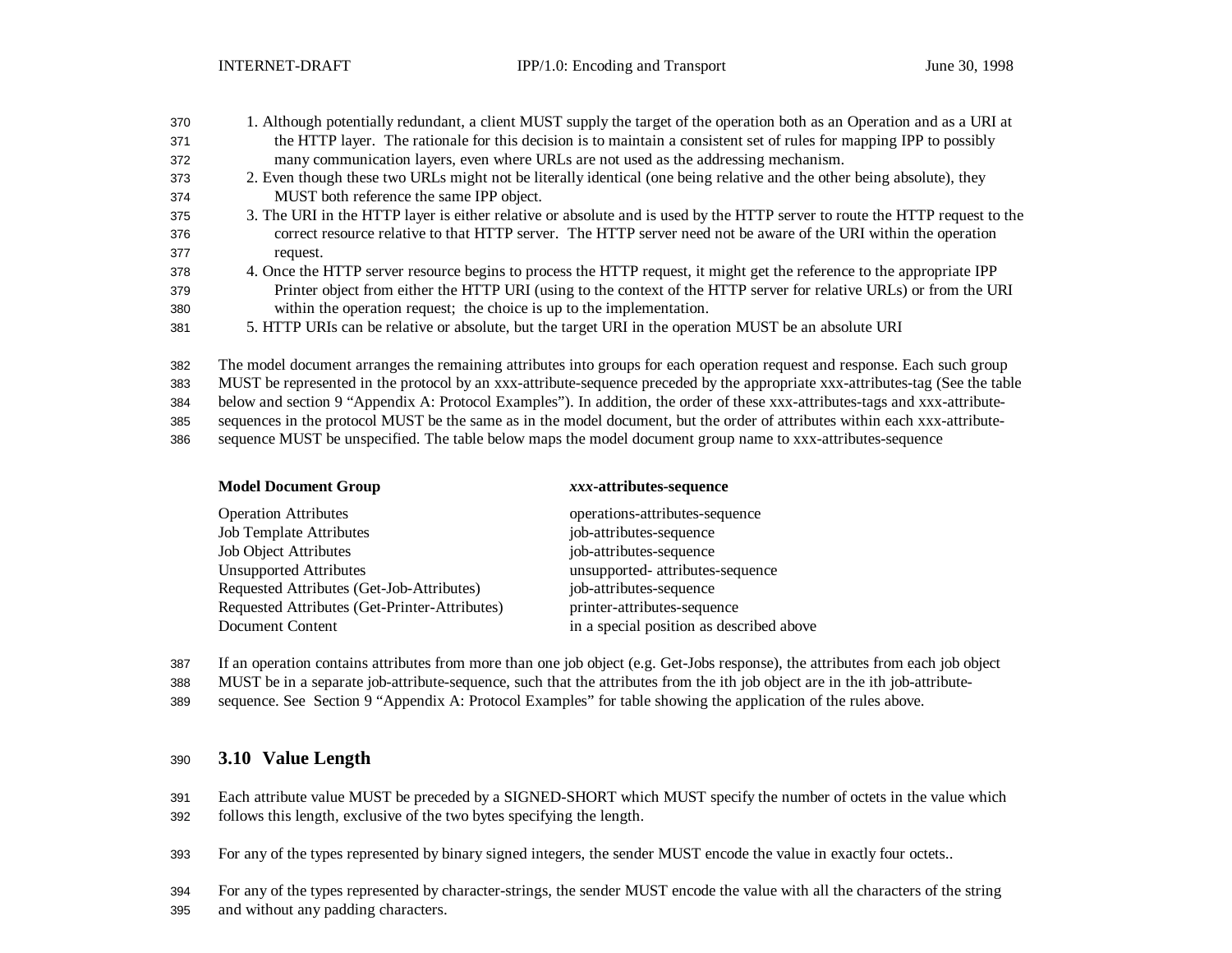### <sup>400</sup> **3.11 (Attribute) Value**

401 The syntax types and most of the details of their representation are defined in the IPP model document. The table below

402 augments the information in the model document, and defines the syntax types from the model document in terms of the 5

403 basic types defined in section 3 "Encoding of the Operation Layer". The 5 types are US-ASCII-STRING, LOCALIZED-

404 STRING, SIGNED-INTEGER, SIGNED-SHORT, SIGNED-BYTE, and OCTET-STRING.

| <b>Syntax of Attribute Value</b>                                           | <b>Encoding</b>                                                                                                                                                                                                                                                                                                                                                                     |
|----------------------------------------------------------------------------|-------------------------------------------------------------------------------------------------------------------------------------------------------------------------------------------------------------------------------------------------------------------------------------------------------------------------------------------------------------------------------------|
| textWithoutLanguage,<br>nameWithoutLanguage                                | LOCALIZED-STRING.                                                                                                                                                                                                                                                                                                                                                                   |
| textWithLanguage                                                           | OCTET_STRING consisting of 4 fields:<br>a SIGNED-SHORT which is the number of octets in the following field<br>a)<br>a value of type natural-language,<br>b)<br>a SIGNED-SHORT which is the number of octets in the following field,<br>$\mathbf{c}$<br>a value of type textWithoutLanguage.<br>d)                                                                                  |
|                                                                            | The length of a textWithLanguage value MUST be $4 +$ the value of field $a +$ the value<br>of field c.                                                                                                                                                                                                                                                                              |
| nameWithLanguage                                                           | OCTET_STRING consisting of 4 fields:<br>a SIGNED-SHORT which is the number of octets in the following field<br>a)<br>b) a value of type natural-language,<br>a SIGNED-SHORT which is the number of octets in the following field<br>$\mathbf{c}$<br>a value of type nameWithoutLanguage.<br>d)<br>The length of a nameWithLanguage value MUST be $4 +$ the value of field $a +$ the |
|                                                                            | value of field c.                                                                                                                                                                                                                                                                                                                                                                   |
| charset, naturalLanguage,<br>mimeMediaType, keyword, uri, and<br>uriScheme | US-ASCII-STRING                                                                                                                                                                                                                                                                                                                                                                     |
| boolean                                                                    | SIGNED-BYTE where 0x00 is 'false' and 0x01 is 'true'                                                                                                                                                                                                                                                                                                                                |
| integer and enum                                                           | a SIGNED-INTEGER                                                                                                                                                                                                                                                                                                                                                                    |
| dateTime                                                                   | OCTET-STRING consisting of eleven octets whose contents are defined by<br>"DateAndTime" in RFC 1903 [rfc1903].                                                                                                                                                                                                                                                                      |
| resolution                                                                 | OCTET_STRING consisting of nine octets of 2 SIGNED-INTEGERs followed by a<br>SIGNED-BYTE. The first SIGNED-INTEGER contains the value of cross feed<br>$\overline{1}$ and $\overline{1}$ means $\overline{1}$ means $\overline{1}$<br>$\mathcal{A}=\{1,2,3\}$<br>$\sim$                                                                                                             |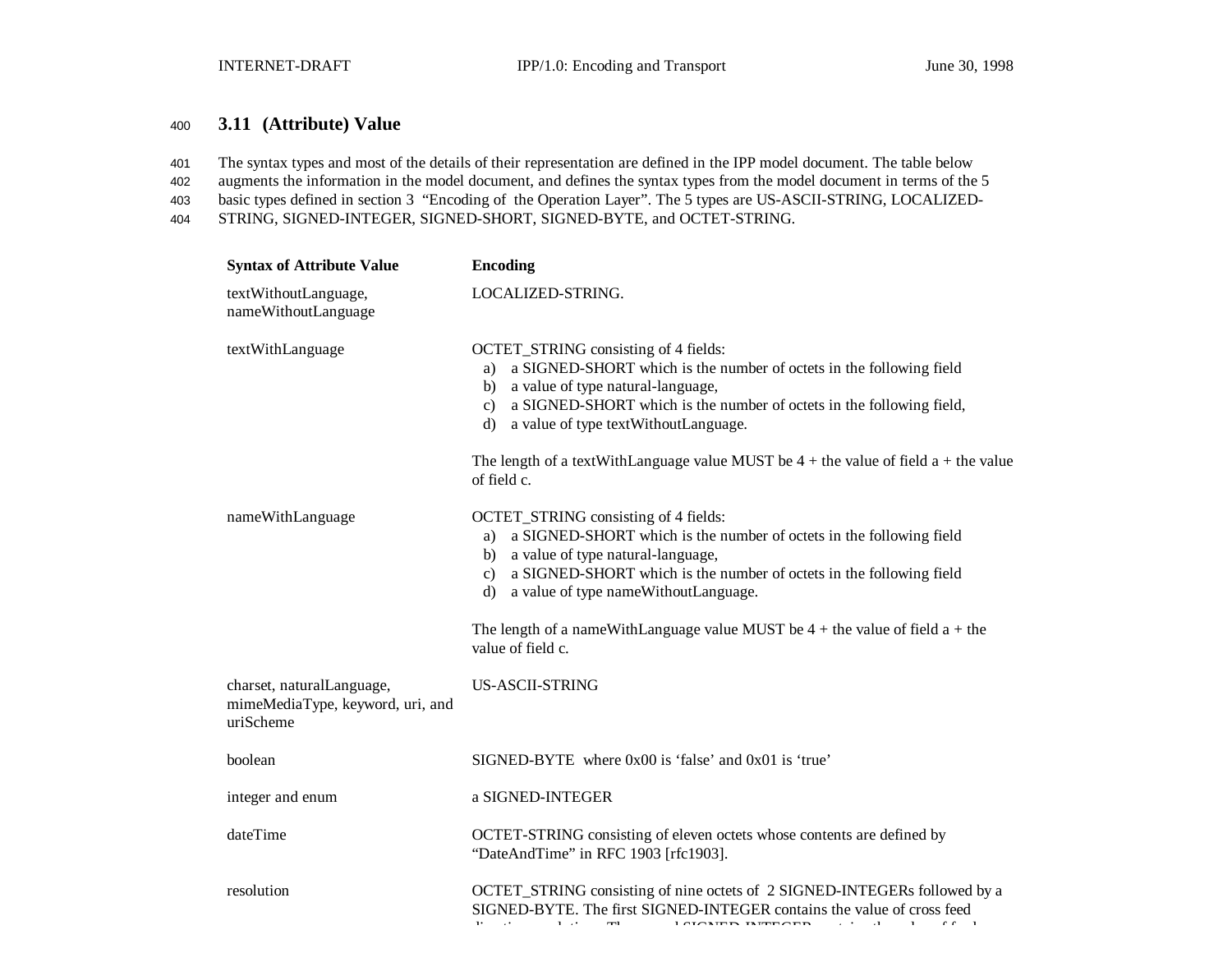| <b>Syntax of Attribute Value</b> | Encoding            |
|----------------------------------|---------------------|
| octetString                      | <b>OCTET-STRING</b> |

The type of the value in the model document determines the encoding in the value and the value of the value-tag.

### **3.12 Data**

The data part MUST include any data required by the operation

# **4. Encoding of Transport Layer**

- HTTP/1.1 is the transport layer for this protocol.
- The operation layer has been designed with the assumption that the transport layer contains the following information:
- the URI of the target job or printer operation
- <sup>412</sup> the total length of the data in the operation layer, either as a single length or as a sequence of chunks each with a length.
- It is REQUIRED that a printer implementation support HTTP over the IANA assigned Well Known Port 631 (the IPP default
- port), though a printer implementation may support HTTP over port some other port as well. In addition, a printer may have to support another port for privacy (See Section 5 "Security Considerations".
- Note: even though port 631 is the IPP default, port 80 remains the default for an HTTP URI. Thus a URI for a printer using port 631 MUST contain an explicit port, e.g. "http://forest:631/pinetree".
- Note: Consistent with RFC 2068 (HTTP/1.1), HTTP URI's for IPP implicitly reference port 80. If a URI references some other port, the port number MUST be explicitly specified in the URI.
- Each HTTP operation MUST use the POST method where the request-URI is the object target of the operation, and where the
- "Content-Type" of the message-body in each request and response MUST be "application/ipp". The message-body MUST
- contain the operation layer and MUST have the syntax described in section 3.2 "Syntax of Encoding". A client implementation
- MUST adhere to the rules for a client described in RFC 2068 [rfc2068]. A printer (server) implementation MUST adhere the
- rules for an origin server described in RFC 2068.
- The IPP layer doesn't have to deal with chunking. In the context of CGI scripts, the HTTP layer removes any chunking
- information in the received data.
- 428 A client MUST NOT expect a response from an IPP server until after the client has sent the entire response. But a client MAY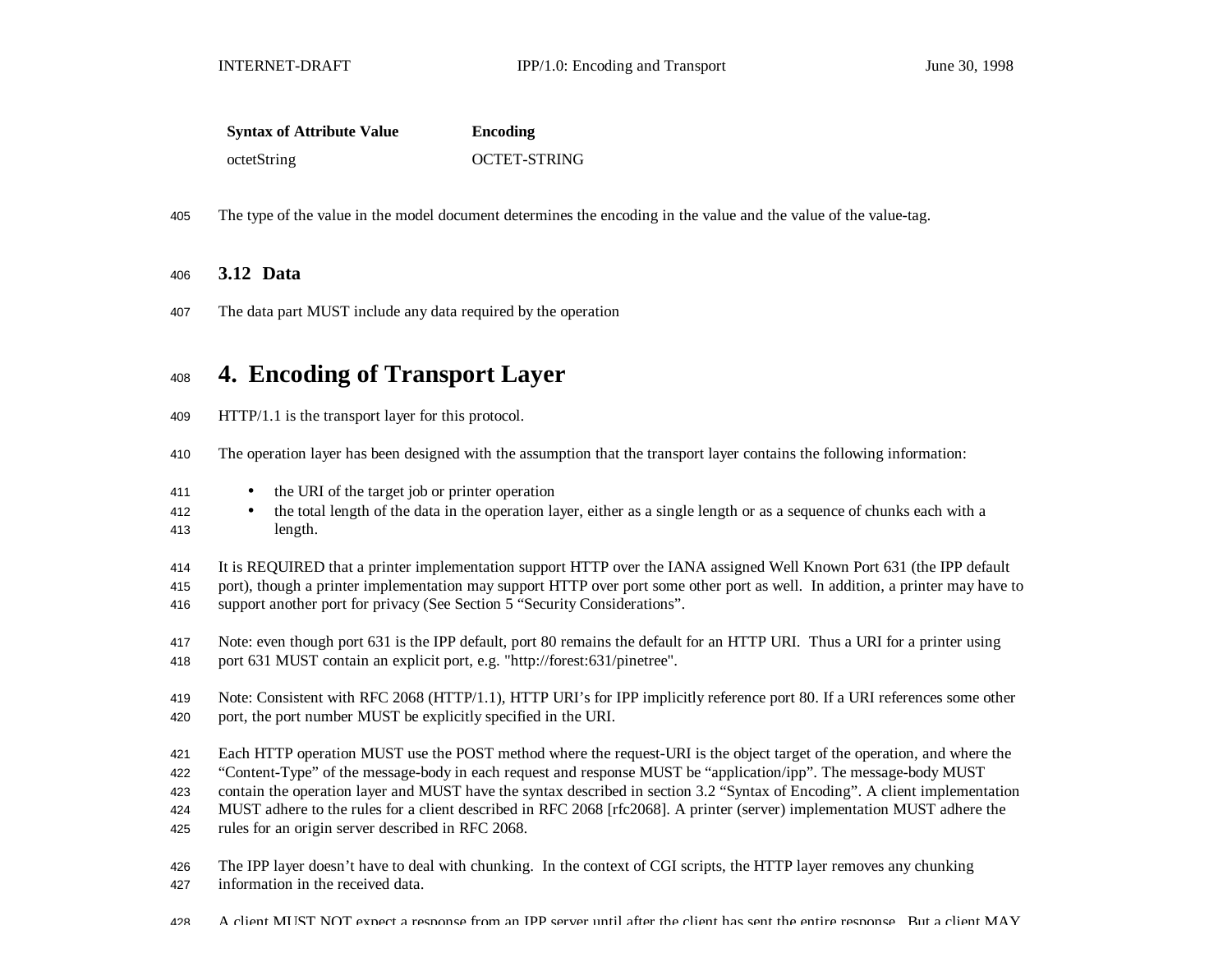- 437 the "response/ server" column indicates whether a server sends the header. 438 • the "response /client" column indicates whether a client supports the header when received.
- 439 the "values and conditions" column specifies the allowed header values and the conditions for the header to be present 440 in a request/response.
- 441 The table for "request headers" does not have columns for responses, and the table for "response headers" does not have 442 columns for requests.
- 443 The following is an explanation of the values in the "request/client" and "response/ server" columns.
- 444 **must:** the client or server MUST send the header,
- 445 **must-if:** the client or server MUST send the header when the condition described in the "values and conditions" 446 column is met,
- 447 **may:** the client or server MAY send the header
- 448 **not:** the client or server SHOULD NOT send the header. It is not relevant to an IPP implementation.
- 449 The following is an explanation of the values in the "response/client" and "request/ server" columns.
- 450 **must:** the client or server MUST support the header,
- 451 **may:** the client or server MAY support the header
- 452 **not:** the client or server SHOULD NOT support the header. It is not relevant to an IPP implementation.

### <sup>453</sup> **4.1 General Headers**

454 The following is a table for the general headers.

| <b>General-Header</b> | <b>Request</b> |               | <b>Response</b> |               | <b>Values and Conditions</b>                                                                                                                                                                                         |
|-----------------------|----------------|---------------|-----------------|---------------|----------------------------------------------------------------------------------------------------------------------------------------------------------------------------------------------------------------------|
|                       | <b>Client</b>  | <b>Server</b> | <b>Server</b>   | <b>Client</b> |                                                                                                                                                                                                                      |
| Cache-Control         | must           | not           | must            | not           | "no-cache" only                                                                                                                                                                                                      |
| Connection            | must-if        | must          | must-if         | must          | "close" only. Both client and server<br>SHOULD keep a connection for the<br>duration of a sequence of operations.<br>The client and server MUST include<br>this header for the last operation in such<br>a sequence. |
| Date                  | may            | may           | must            | may           | per RFC 1123 [rfc1123] from RFC 2068                                                                                                                                                                                 |
| Pragma                | must           | not           | must            | not           | "no-cache" only                                                                                                                                                                                                      |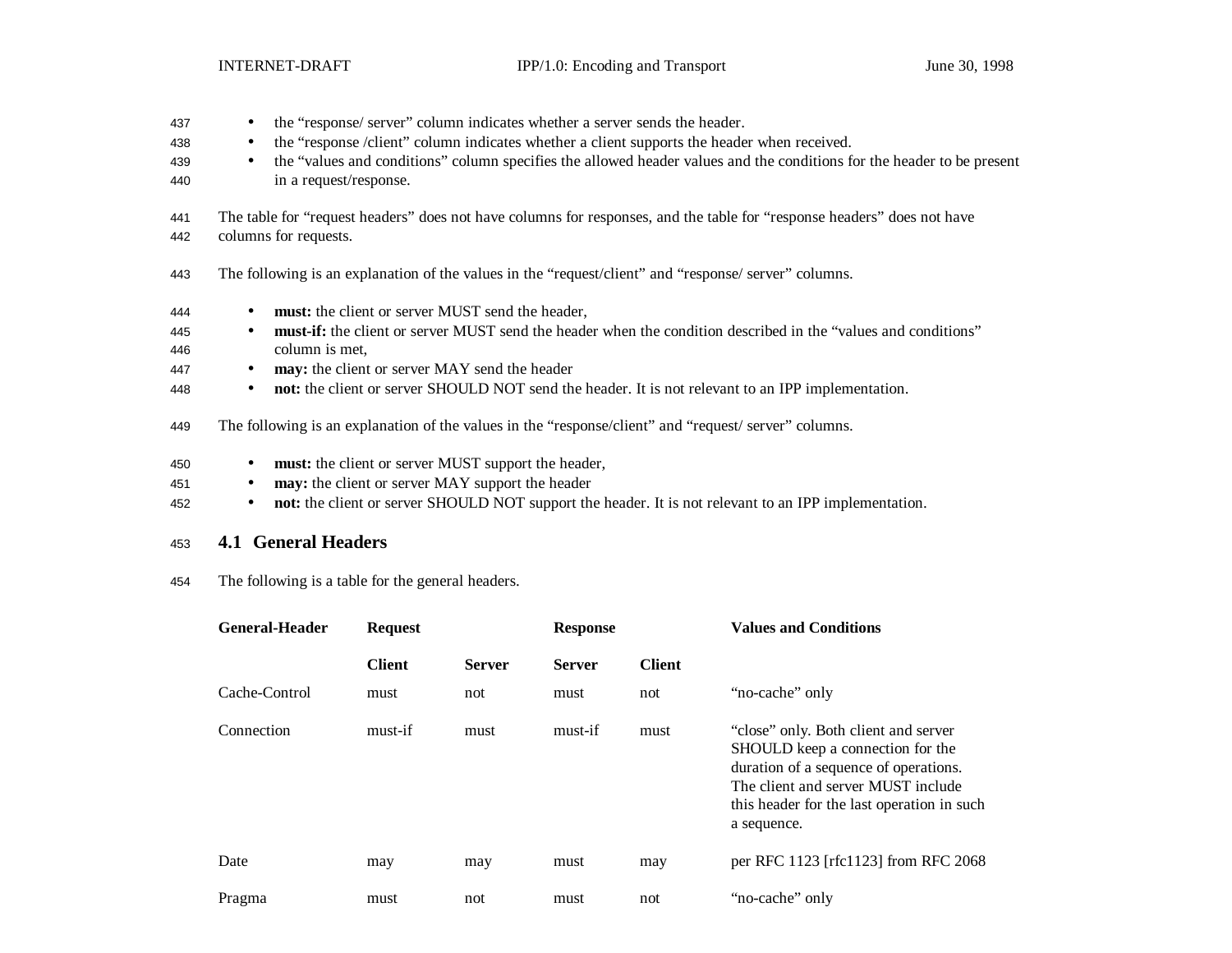# <sup>455</sup> **4.2 Request Headers**

456 The following is a table for the request headers.

| <b>Request-Header</b> | <b>Client</b> | <b>Server</b> | <b>Request Values and Conditions</b>                                                                                                                  |
|-----------------------|---------------|---------------|-------------------------------------------------------------------------------------------------------------------------------------------------------|
| Accept                | may           | must          | "application/ipp" only. This value is the default if the<br>client omits it                                                                           |
| Accept-Charset        | not           | not           | Charset information is within the application/ipp entity                                                                                              |
| Accept-Encoding       | may           | must          | empty and per RFC 2068 [rfc2068] and IANA registry for<br>content-codings                                                                             |
| Accept-Language       | not           | not           | language information is within the application/ipp entity                                                                                             |
| Authorization         | must-if       | must          | per RFC 2068. A client MUST send this header when it<br>receives a 401 "Unauthorized" response and does not<br>receive a "Proxy-Authenticate" header. |
| From                  | not           | not           | per RFC 2068. Because RFC recommends sending this<br>header only with the user's approval, it is not very useful                                      |
| Host                  | must          | must          | per RFC 2068                                                                                                                                          |
| If-Match              | not           | not           |                                                                                                                                                       |
| If-Modified-Since     | not           | not           |                                                                                                                                                       |
| If-None-Match         | not           | not           |                                                                                                                                                       |
| If-Range              | not           | not           |                                                                                                                                                       |
| If-Unmodified-Since   | not           | not           |                                                                                                                                                       |
| Max-Forwards          | not           | not           |                                                                                                                                                       |
| Proxy-Authorization   | must-if       | not           | per RFC 2068. A client MUST send this header when it<br>receives a 401 "Unauthorized" response and a "Proxy-<br>Authenticate" header.                 |
| Range                 | not           | not           |                                                                                                                                                       |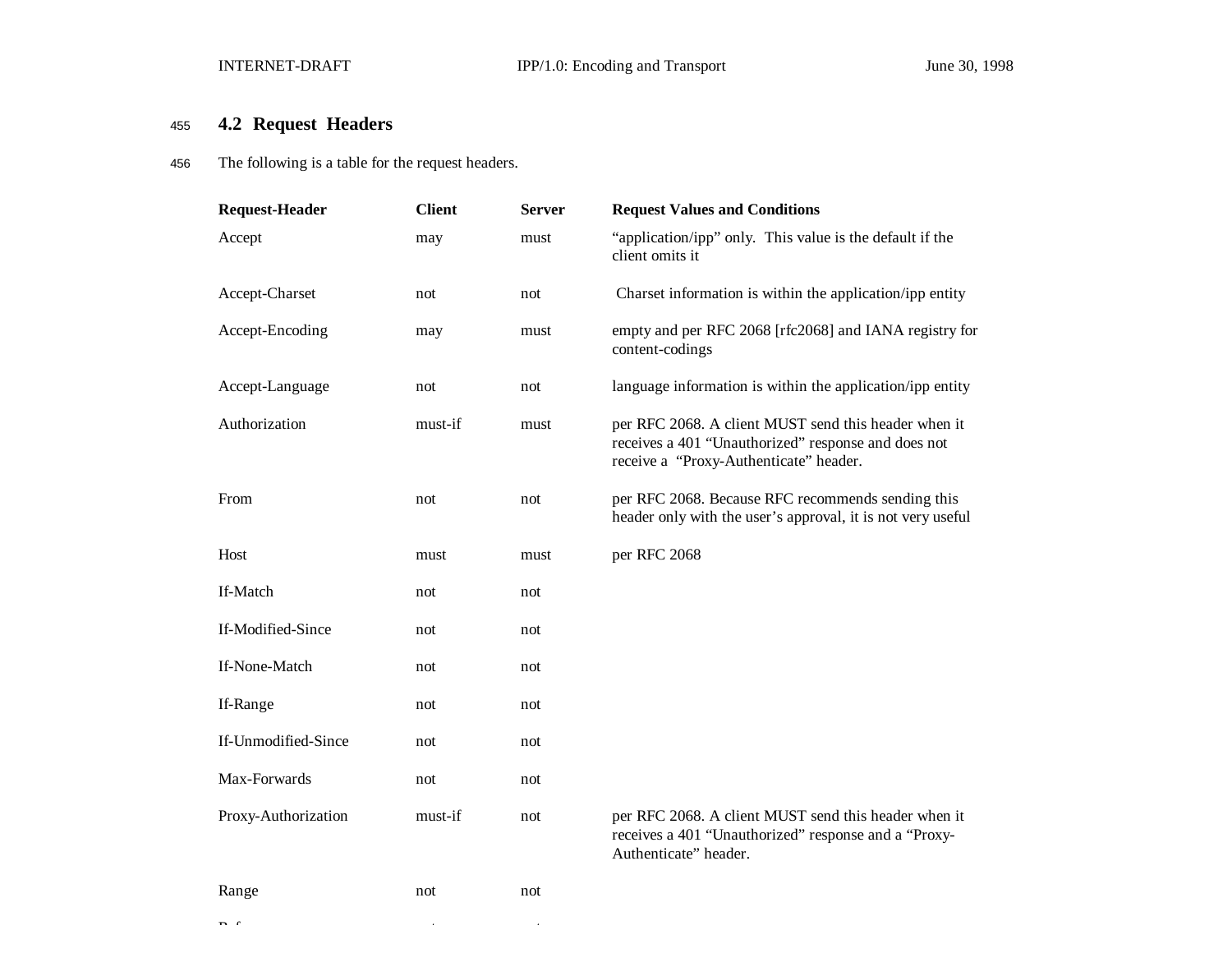| <b>Response-Header</b> | <b>Server</b> | <b>Client</b> | <b>Response Values and Conditions</b>                       |
|------------------------|---------------|---------------|-------------------------------------------------------------|
| Accept-Ranges          | not           | not           |                                                             |
| Age                    | not           | not           |                                                             |
| Location               | must-if       | may           | per RFC 2068. When URI needs redirection.                   |
| Proxy-Authenticate     | not           | must          | per RFC 2068                                                |
| Public                 | may           | may           | per RFC 2068                                                |
| Retry-After            | may           | may           | per RFC 2068                                                |
| Server                 | not           | not           |                                                             |
| Vary                   | not           | not           |                                                             |
| Warning                | may           | may           | per RFC 2068                                                |
| WWW-Authenticate       | must-if       | must          | per RFC 2068. When a server needs to authenticate a client. |

# <sup>459</sup> **4.4 Entity Headers**

### 460 The following is a table for the entity headers.

| <b>Entity-Header</b> | <b>Request</b> |               | <b>Response</b> |               | <b>Values and Conditions</b>                                           |
|----------------------|----------------|---------------|-----------------|---------------|------------------------------------------------------------------------|
|                      | <b>Client</b>  | <b>Server</b> | <b>Server</b>   | <b>Client</b> |                                                                        |
| Allow                | not            | not           | not             | not           |                                                                        |
| Content-Base         | not            | not           | not             | not           |                                                                        |
| Content-Encoding     | may            | must          | must            | must          | per RFC 2068 and IANA registry for<br>content codings.                 |
| Content-Language     | not            | not           | not             | not           | Application/ipp handles language                                       |
| Content-Length       | must-if        | must          | must-if         | must          | the length of the message-body per<br>RFC 2068. Header MUST be present |

if Transfer-Encoding is absent..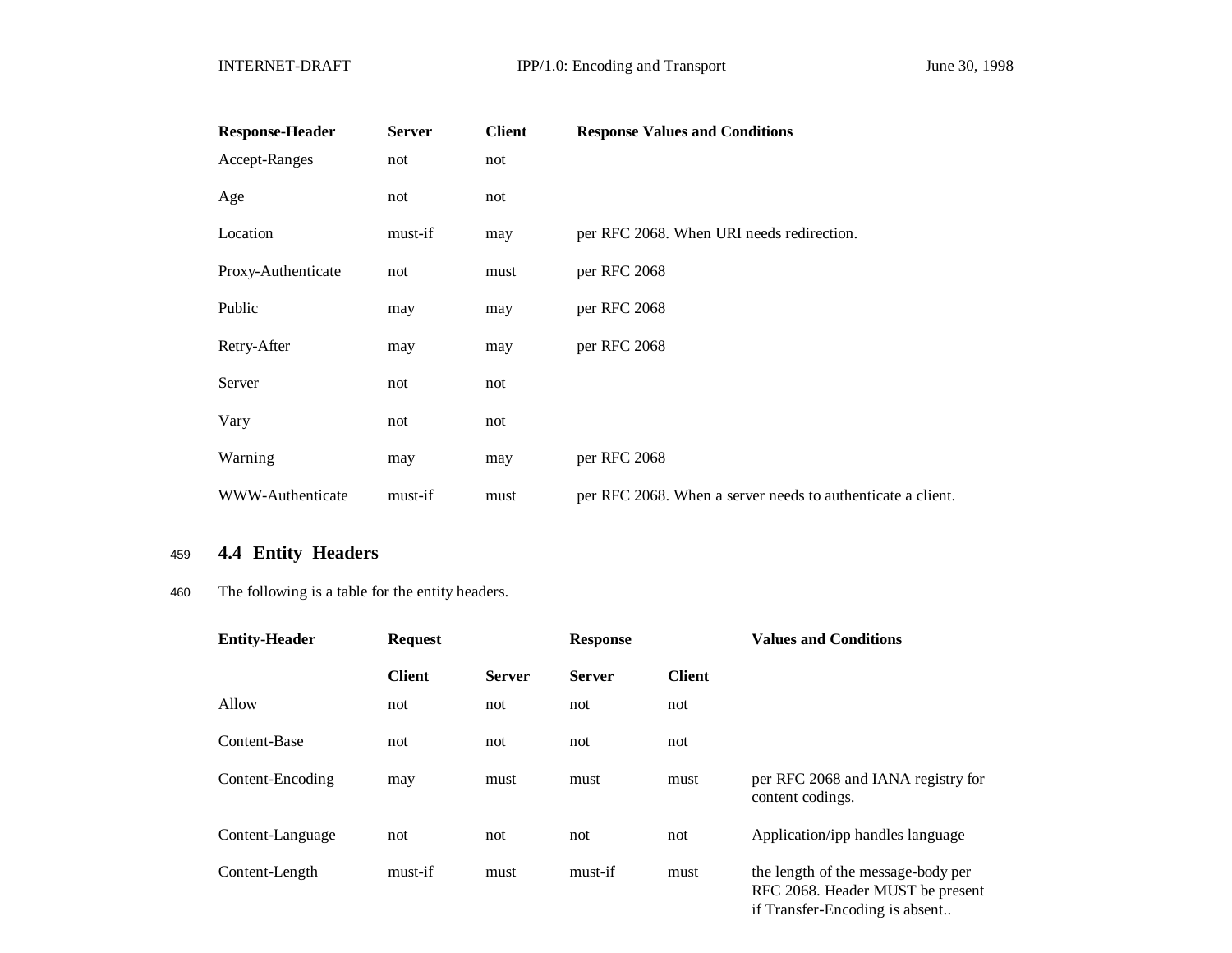| <b>Entity-Header</b> | <b>Request</b> |               | <b>Response</b> |               | <b>Values and Conditions</b> |
|----------------------|----------------|---------------|-----------------|---------------|------------------------------|
|                      | <b>Client</b>  | <b>Server</b> | <b>Server</b>   | <b>Client</b> |                              |
| ETag                 | not            | not           | not             | not           |                              |
| Expires              | not            | not           | not             | not           |                              |
| Last-Modified        | not            | not           | not             | not           |                              |

# **5. Security Considerations**

The IPP Model document defines an IPP implementation with "privacy" as one that implements Transport Layer Security

(TLS) Version 1.0. TLS meets the requirements for IPP security with regards to features such as mutual authentication and

privacy (via encryption). The IPP Model document also outlines IPP-specific security considerations and should be the primary

reference for security implications with regards to the IPP protocol itself.

The IPP Model document defines an IPP implementation with "authentication" as one that implements the standard way for

transporting IPP messages within HTTP 1.1. , These include the security considerations outlined in the HTTP 1.1 standard

document [rfc2068] and Digest Authentication extension [rfc2069]..

The current HTTP infrastructure supports HTTP over TCP port 80. IPP server implementations MUST offer IPP services using

HTTP over the IANA assigned Well Known Port 631 (the IPP default port). IPP server implementations may support other

ports, in addition to this port..

See further discussion of IPP security concepts in the model document

# **6. References**

- [rfc822] Crocker, D., "Standard for the Format of ARPA Internet Text Messages", RFC 822, August 1982.
- [rfc1123] Braden, S., "Requirements for Internet Hosts Application and Support", RFC 1123, October, 1989,
- [rfc1179] McLaughlin, L. III, (editor), "Line Printer Daemon Protocol" RFC 1179, August 1990.
- [rfc1630] T. Berners-Lee, "Universal Resource Identifiers in WWW: A Unifying Syntax for the Expression of Names and Addresses of Objects on the Network as used in the Word-Wide Web", RFC 1630, June 1994.
- [rfc1759] Smith, R., Wright, F., Hastings, T., Zilles, S., and Gyllenskog, J., "Printer MIB", RFC 1759, March 1995.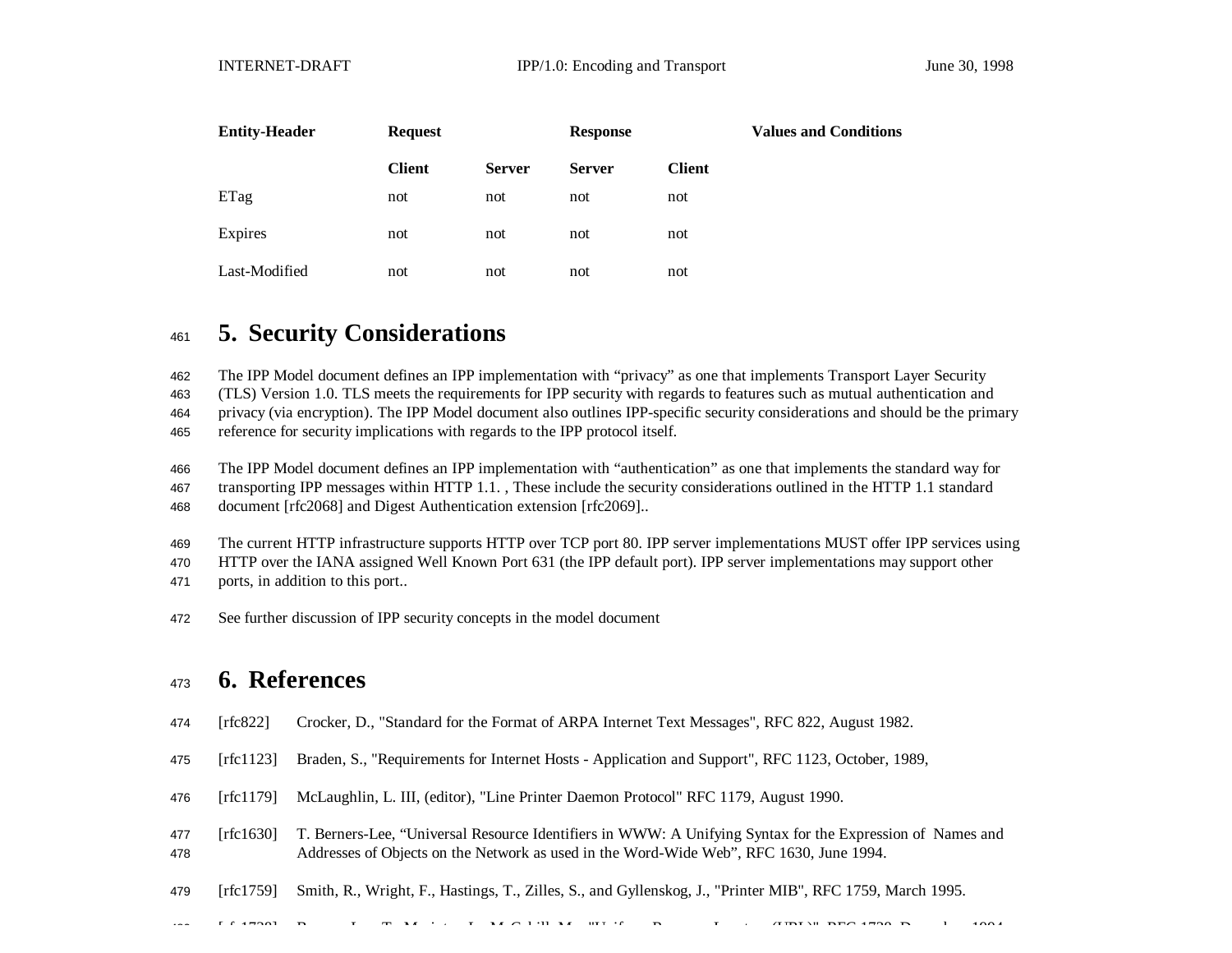| 485<br>486        | [rfc2046] | N. Freed & N. Borenstein, Multipurpose Internet Mail Extensions (MIME) Part Two: Media Types. November<br>1996. (Obsoletes RFC1521, RFC1522, RFC1590), RFC 2046.                                                                 |
|-------------------|-----------|----------------------------------------------------------------------------------------------------------------------------------------------------------------------------------------------------------------------------------|
| 487<br>488<br>489 | [rfc2048] | N. Freed, J. Klensin & J. Postel. Multipurpose Internet Mail Extension (MIME) Part Four: Registration<br>Procedures. November 1996. (Format: TXT=45033 bytes) (Obsoletes RFC1521, RFC1522, RFC1590) (Also<br>BCP0013), RFC 2048. |
| 490               | [rfc2068] | R Fielding, et al, "Hypertext Transfer Protocol - HTTP/1.1" RFC 2068, January 1997                                                                                                                                               |
| 491               | [rfc2069] | J. Franks, et al, "An Extension to HTTP: Digest Access Authentication" RFC 2069, January 1997                                                                                                                                    |
| 492               | [rfc2119] | S. Bradner, "Key words for use in RFCs to Indicate Requirement Levels", RFC 2119, March 1997                                                                                                                                     |
| 493<br>494        | [rfc2184] | N. Freed, K. Moore, "MIME Parameter Value and Encoded Word Extensions: Character Sets, Languages, and<br>Continuations", RFC 2184, August 1997,                                                                                  |
| 495               | [rfc2234] | D. Crocker et al., "Augmented BNF for Syntax Specifications: ABNF", RFC 2234. November 1997.                                                                                                                                     |
| 496               | [char]    | N. Freed, J. Postel: IANA Charset Registration Procedures, Work in Progress (draft-freed-charset-reg-02.txt).                                                                                                                    |
| 497               | [dpa]     | ISO/IEC 10175 Document Printing Application (DPA), June 1996.                                                                                                                                                                    |
| 498               | [iana]    | IANA Registry of Coded Character Sets: ftp://ftp.isi.edu/in-notes/iana/assignments/character-sets                                                                                                                                |
| 499<br>500        | [ipp-lpd] | Herriot, R., Hastings, T., Jacobs, N., Martin, J., "Mapping between LPD and IPP Protocols", draft-ietf-ipp-lpd-<br>ipp-map-04.txt, June 1998.                                                                                    |
| 501<br>502        | [ipp-mod] | Isaacson, S., deBry, R., Hastings, T., Herriot, R., Powell, P., "Internet Printing Protocol/1.0: Model and<br>Semantics" draft-ietf-ipp-mod-10.txt, June, 1998.                                                                  |
| 503<br>504        | [ipp-pro] | Herriot, R., Butler, S., Moore, P., Tuner, R., "Internet Printing Protocol/1.0: Encoding and Transport", draft-ietf-<br>ipp-pro-06.txt, June, 1998.                                                                              |
| 505<br>506        | [ipp-rat] | Zilles, S., "Rationale for the Structure and Model and Protocol for the Internet Printing Protocol", draft-ietf-ipp-<br>rat-03.txt, June, 1998.                                                                                  |
| 507               | [ipp-req] | Wright, D., "Design Goals for an Internet Printing Protocol", draft-ietf-ipp-req-02.txt, June, 1998.                                                                                                                             |

# **7. Author's Address**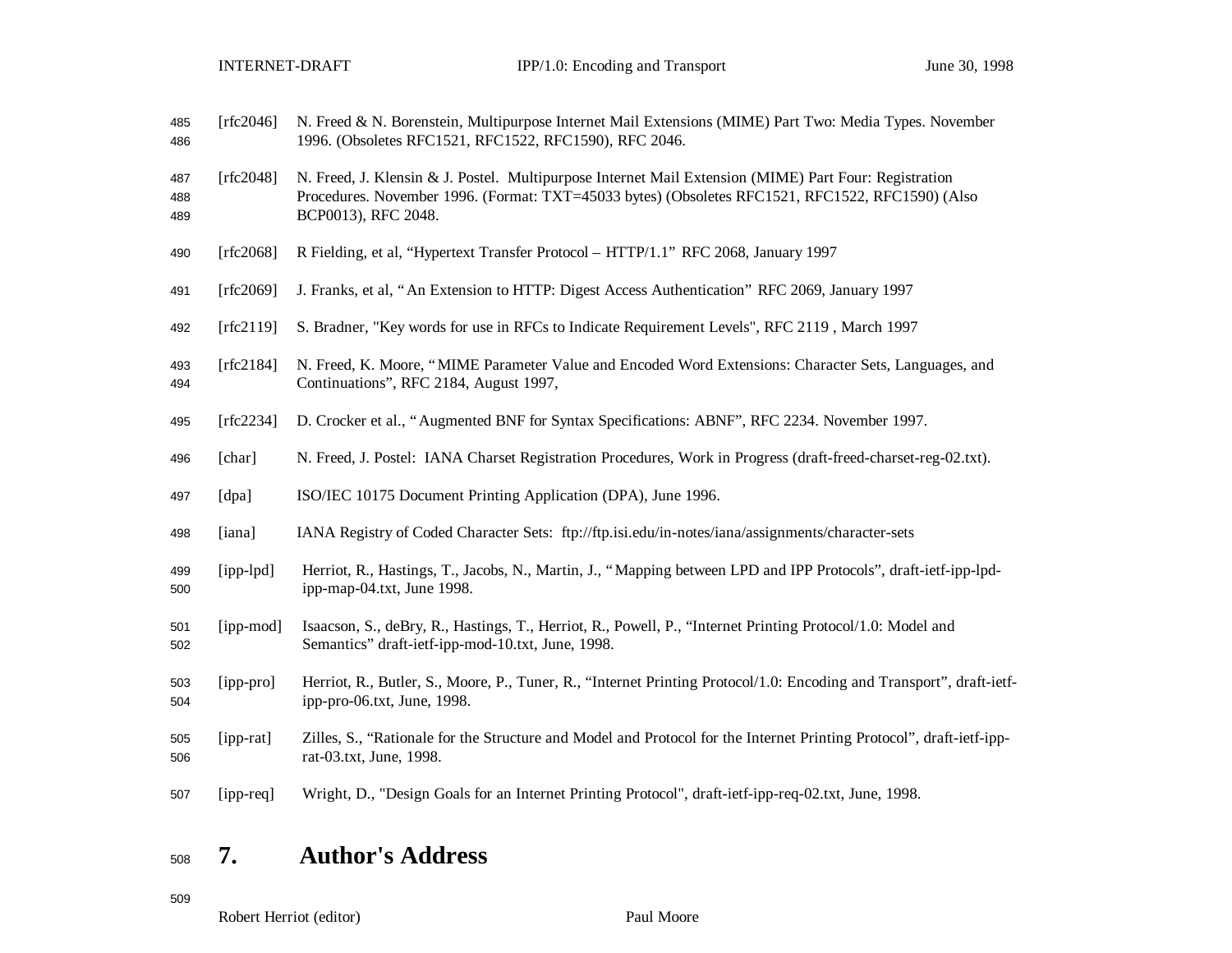Boise, ID 83714 Camas, WA 98607

Phone: 208-396-6000 Phone: 360-817-8456 Fax: 208-396-3457 Fax: : 360-817-8436

11311 Chinden Blvd. 5750 NW Pacific Rim Blvd

Email: sbutler@boi.hp.com Email: rturner@sharplabs.com

IPP Mailing List: ipp@pwg.org IPP Mailing List Subscription: ipp-request@pwg.org IPP Web Page: http://www.pwg.org/ipp/

#### 510

# <sup>511</sup> **8. Other Participants:**

Chuck Adams - Tektronix Harry Lewis - IBM Ron Bergman - Dataproducts Tony Liao - Vivid Image Keith Carter - IBM David Manchala - Xerox Angelo Caruso - Xerox Carl-Uno Manros - Xerox Jeff Copeland - QMS Jay Martin - Underscore Roger Debry - IBM Larry Masinter - Xerox Lee Farrell - Canon **Ira McDonald, Xerox** Ira McDonald, Xerox Sue Gleeson - Digital Bob Pentecost - Hewlett-Packard Charles Gordon - Osicom Patrick Powell - SDSU Brian Grimshaw - Apple Jeff Rackowitz - Intermec Jerry Hadsell - IBM Xavier Riley - Xerox Richard Hart - Digital Gary Roberts - Ricoh Tom Hastings - Xerox Stuart Rowley - Kyocera Stephen Holmstead Richard Schneider - Epson Zhi-Hong Huang - Zenographics Shigern Ueda - Canon Scott Isaacson - Novell Bob Von Andel - Allegro Software Rich Lomicka - Digital William Wagner - Digital Products David Kellerman - Northlake Software Jasper Wong - Xionics Robert Kline - TrueSpectra **Don Wright - Lexmark** Dave Kuntz - Hewlett-Packard Rick Yardumian - Xerox Takami Kurono - Brother Lloyd Young - Lexmark Rich Landau - Digital Peter Zehler - Xerox Greg LeClair - Epson Frank Zhao - Panasonic

Steve Zilles - Adobe

# <sup>512</sup> **9. Appendix A: Protocol Examples**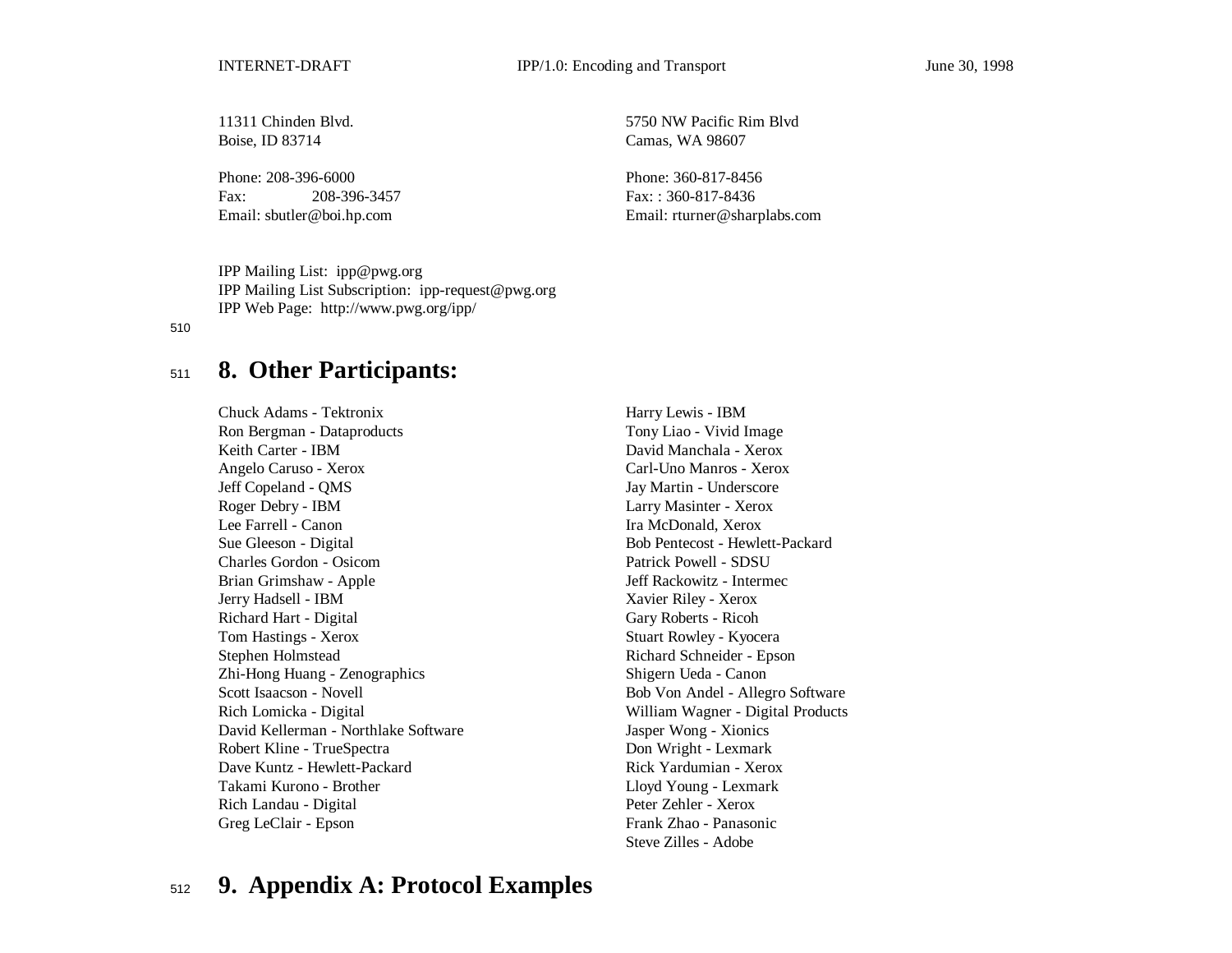| <b>Octets</b>              | <b>Symbolic Value</b>       | <b>Protocol field</b>    |
|----------------------------|-----------------------------|--------------------------|
| 0x01                       | start operation-attributes  | operation-attributes-tag |
| 0x47                       | charset type                | value-tag                |
| 0x0012                     |                             | name-length              |
| attributes-charset         | attributes-charset          | name                     |
| 0x0008                     |                             | value-length             |
| us-ascii                   | US-ASCII                    | value                    |
| 0x48                       | natural-language type       | value-tag                |
| 0x001B                     |                             | name-length              |
| attributes-natural-        | attributes-natural-language | name                     |
| language                   |                             |                          |
| 0x0005                     |                             | value-length             |
| en-us                      | en-US                       | value                    |
| 0x45                       | uri type                    | value-tag                |
| 0x000B                     |                             | name-length              |
| printer-uri                | printer-uri                 | name                     |
| 0x001A                     |                             | value-length             |
| http://forest:631/pinetree | printer pinetree            | value                    |
| 0x42                       | nameWithoutLanguage type    | value-tag                |
| 0x0008                     |                             | name-length              |
| job-name                   | job-name                    | name                     |
| 0x0006                     |                             | value-length             |
| foobar                     | foobar                      | value                    |
| 0x02                       | start job-attributes        | job-attributes-tag       |
| 0x21                       | integer type                | value-tag                |
| 0x0005                     |                             | name-length              |
| copies                     | copies                      | name                     |
| 0x0004                     |                             | value-length             |
| 0x00000014                 | 20                          | value                    |
| 0x44                       | keyword type                | value-tag                |
| 0x0005                     |                             | name-length              |
| sides                      | sides                       | name                     |
| 0x0013                     |                             | value-length             |
| two-sided-long-edge        | two-sided-long-edge         | value                    |
| 0x03                       | end-of-attributes           | end-of-attributes-tag    |
| %!PS                       | <postscript></postscript>   | data                     |
|                            |                             |                          |

# <sup>515</sup> **9.2 Print-Job Response (successful)**

516 Here is an example of a Print-Job response which is successful: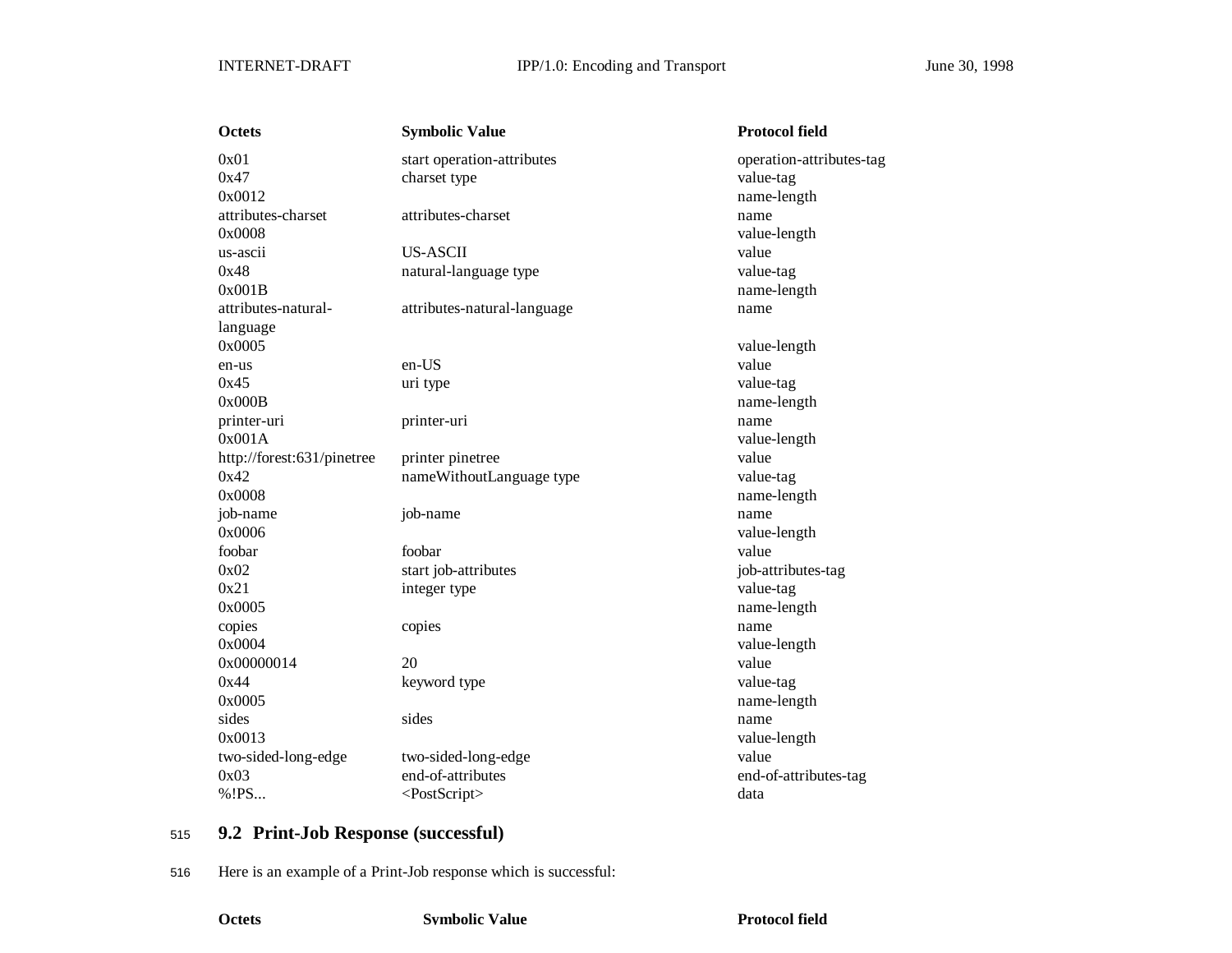| <b>Octets</b>                  | <b>Symbolic Value</b>       | <b>Protocol field</b> |
|--------------------------------|-----------------------------|-----------------------|
| 0x48                           | natural-language type       | value-tag             |
| 0x001B                         |                             | name-length           |
| attributes-natural-language    | attributes-natural-language | name                  |
| 0x0005                         |                             | value-length          |
| en-us                          | en-US                       | value                 |
| 0x41                           | textWithoutLanguage type    | value-tag             |
| 0x000E                         |                             | name-length           |
| status-message                 | status-message              | name                  |
| 0x0002                         |                             | value-length          |
| OK                             | <b>OK</b>                   | value                 |
| 0x02                           | start job-attributes        | job-attributes-tag    |
| 0x21                           | integer                     | value-tag             |
| 0x0007                         |                             | name-length           |
| job-id                         | job-id                      | name                  |
| 0x0004                         |                             | value-length          |
| 147                            | 147                         | value                 |
| 0x45                           | uri type                    | value-tag             |
| 0x0008                         |                             | name-length           |
| job-uri                        | job-uri                     | name                  |
| 0x001E                         |                             | value-length          |
| http://forest:631/pinetree/123 | job 123 on pinetree         | value                 |
| 0x25                           | nameWithoutLanguage type    | value-tag             |
| 0x0008                         |                             | name-length           |
| job-state                      | job-state                   | name                  |
| 0x0001                         |                             | value-length          |
| 0x03                           | pending                     | value                 |
| 0x03                           | end-of-attributes           | end-of-attributes-tag |

# <sup>517</sup> **9.3 Print-Job Response (failure)**

518 Here is an example of a Print-Job response which fails because the printer does not support sides and because the value 20 for 519 copies is not supported:

| <b>Octets</b>                     | <b>Symbolic Value</b>                     | <b>Protocol field</b>         |
|-----------------------------------|-------------------------------------------|-------------------------------|
| 0x0100<br>0x0400                  | 1.0<br>client-error-bad-request           | version-number<br>status-code |
| 0x00000001                        |                                           | request-id                    |
| 0x01                              | start operation-attributes                | operation-attribute tag       |
| 0x47                              | charset type                              | value-tag                     |
| 0x0012                            |                                           | name-length                   |
| the company of the company of the | $\sim$ $\sim$ $\sim$ $\sim$ $\sim$ $\sim$ |                               |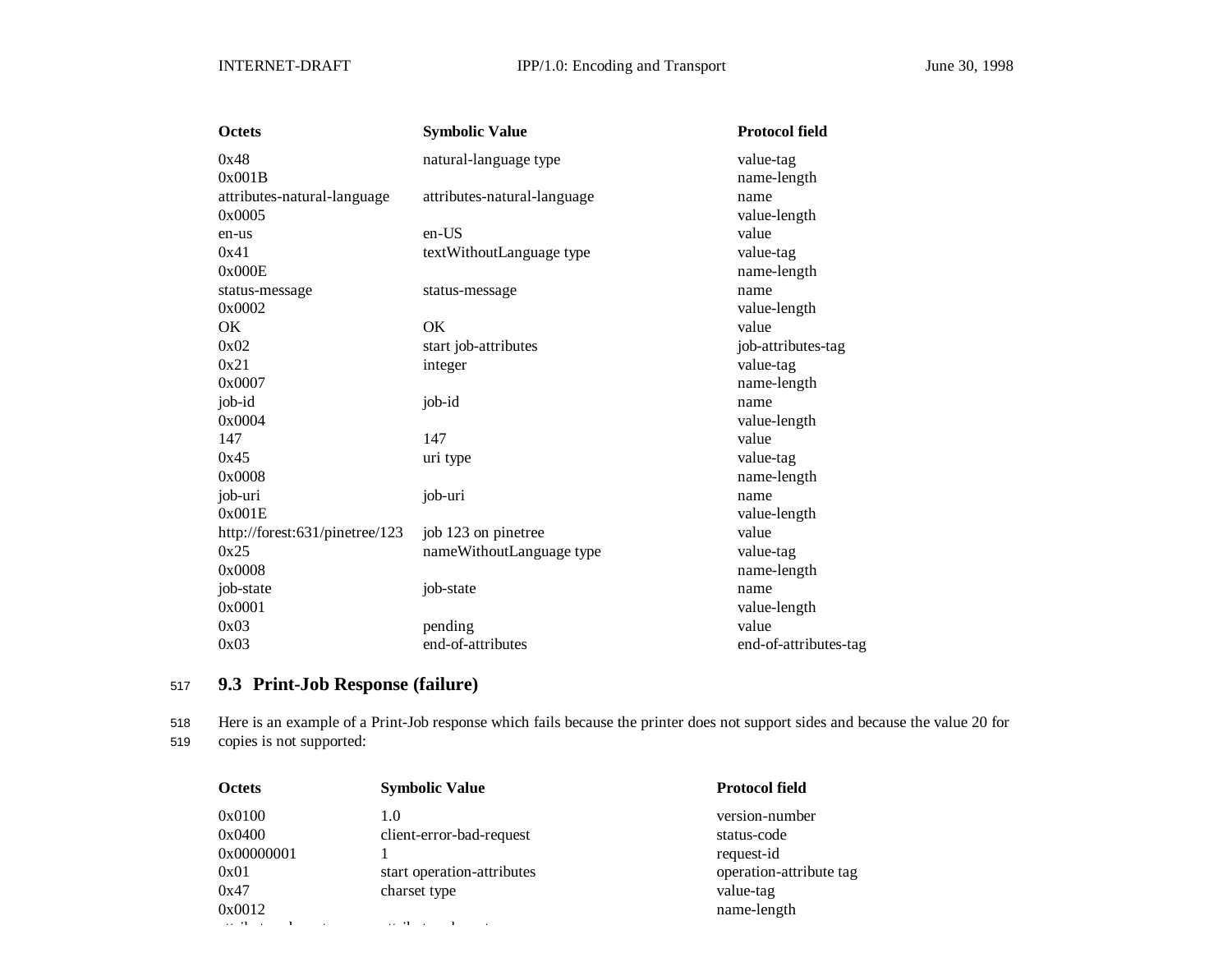| Octets         | <b>Symbolic Value</b>        | <b>Protocol field</b>      |
|----------------|------------------------------|----------------------------|
| 0x000E         |                              | name-length                |
| status-message | status-message               | name                       |
| 0x000D         |                              | value-length               |
| bad-request    | bad-request                  | value                      |
| 0x04           | start unsupported-attributes | unsupported-attributes tag |
| 0x21           | integer type                 | value-tag                  |
| 0x000C         |                              | name-length                |
| job-k-octets   | job-k-octets                 | name                       |
| 0x0004         |                              | value-length               |
| 0x001000000    | 16777216                     | value                      |
| 0x21           | integer type                 | value-tag                  |
| 0x0005         |                              | name-length                |
| copies         | copies                       | name                       |
| 0x0004         |                              | value-length               |
| 0x00000014     | 20                           | value                      |
| 0x10           | unsupported (type)           | value-tag                  |
| 0x0005         |                              | name-length                |
| sides          | sides                        | name                       |
| 0x0000         |                              | value-length               |
| 0x03           | end-of-attributes            | end-of-attributes-tag      |

# <sup>520</sup> **9.4 Print-URI Request**

521 The following is an example of Print-URI request with copies and job-name parameters.

| <b>Octets</b>       | <b>Symbolic Value</b>       | <b>Protocol field</b>    |
|---------------------|-----------------------------|--------------------------|
| 0x0100              | 1.0                         | version-number           |
| 0x0003              | Print-URI                   | operation-id             |
| 0x00000001          | 1                           | request-id               |
| 0x01                | start operation-attributes  | operation-attributes-tag |
| 0x47                | charset type                | value-tag                |
| 0x0012              |                             | name-length              |
| attributes-charset  | attributes-charset          | name                     |
| 0x0008              |                             | value-length             |
| us-ascii            | US-ASCII                    | value                    |
| 0x48                | natural-language type       | value-tag                |
| 0x001B              |                             | name-length              |
| attributes-natural- | attributes-natural-language | name                     |
| language            |                             |                          |
| 0x0005              |                             | value-length             |
| en-us               | $en-US$                     | value                    |
|                     |                             |                          |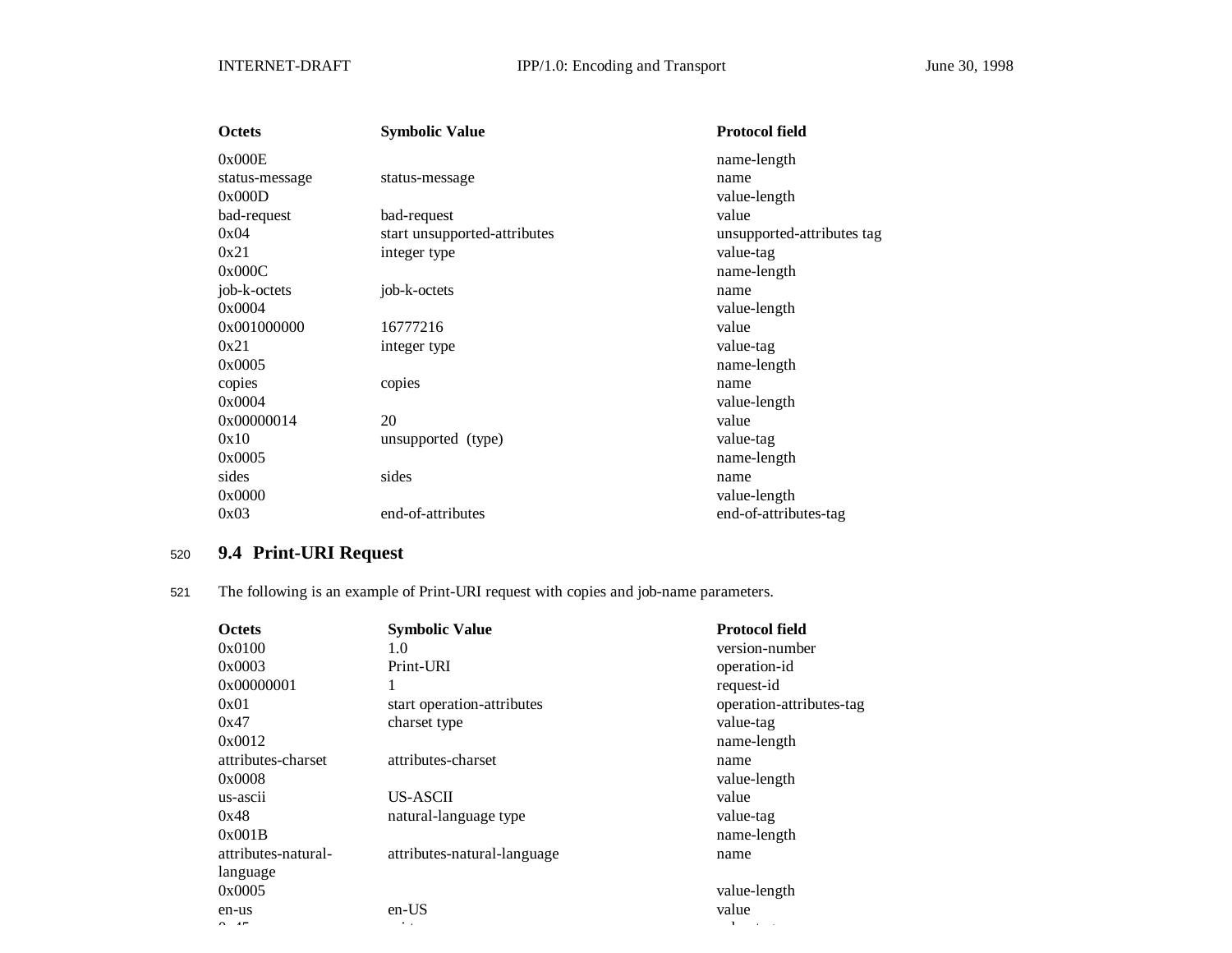| <b>Octets</b>     | <b>Symbolic Value</b>    | <b>Protocol field</b> |
|-------------------|--------------------------|-----------------------|
| ftp://foo.com/foo | ftp://foo.com/foo        | value                 |
| 0x42              | nameWithoutLanguage type | value-tag             |
| 0x0008            |                          | name-length           |
| job-name          | job-name                 | name                  |
| 0x0006            |                          | value-length          |
| foobar            | foobar                   | value                 |
| 0x02              | start job-attributes     | job-attributes-tag    |
| 0x21              | integer type             | value-tag             |
| 0x0005            |                          | name-length           |
| copies            | copies                   | name                  |
| 0x0004            |                          | value-length          |
| 0x00000001        |                          | value                 |
| 0x03              | end-of-attributes        | end-of-attributes-tag |

# <sup>522</sup> **9.5 Create-Job Request**

523 The following is an example of Create-Job request with no parameters and no attributes

| <b>Octets</b>              | <b>Symbolic Value</b>       | <b>Protocol field</b>    |
|----------------------------|-----------------------------|--------------------------|
| 0x0100                     | 1.0                         | version-number           |
| 0x0005                     | Create-Job                  | operation-id             |
| 0x00000001                 | 1                           | request-id               |
| 0x01                       | start operation-attributes  | operation-attributes-tag |
| 0x47                       | charset type                | value-tag                |
| 0x0012                     |                             | name-length              |
| attributes-charset         | attributes-charset          | name                     |
| 0x0008                     |                             | value-length             |
| us-ascii                   | US-ASCII                    | value                    |
| 0x48                       | natural-language type       | value-tag                |
| 0x001B                     |                             | name-length              |
| attributes-natural-        | attributes-natural-language | name                     |
| language                   |                             |                          |
| 0x0005                     |                             | value-length             |
| en-us                      | en-US                       | value                    |
| 0x45                       | uri type                    | value-tag                |
| 0x000B                     |                             | name-length              |
| printer-uri                | printer-uri                 | name                     |
| 0x001A                     |                             | value-length             |
| http://forest:631/pinetree | printer pinetree            | value                    |
| 0x03                       | end-of-attributes           | end-of-attributes-tag    |

# <sup>524</sup> **9.6 Get-Jobs Request**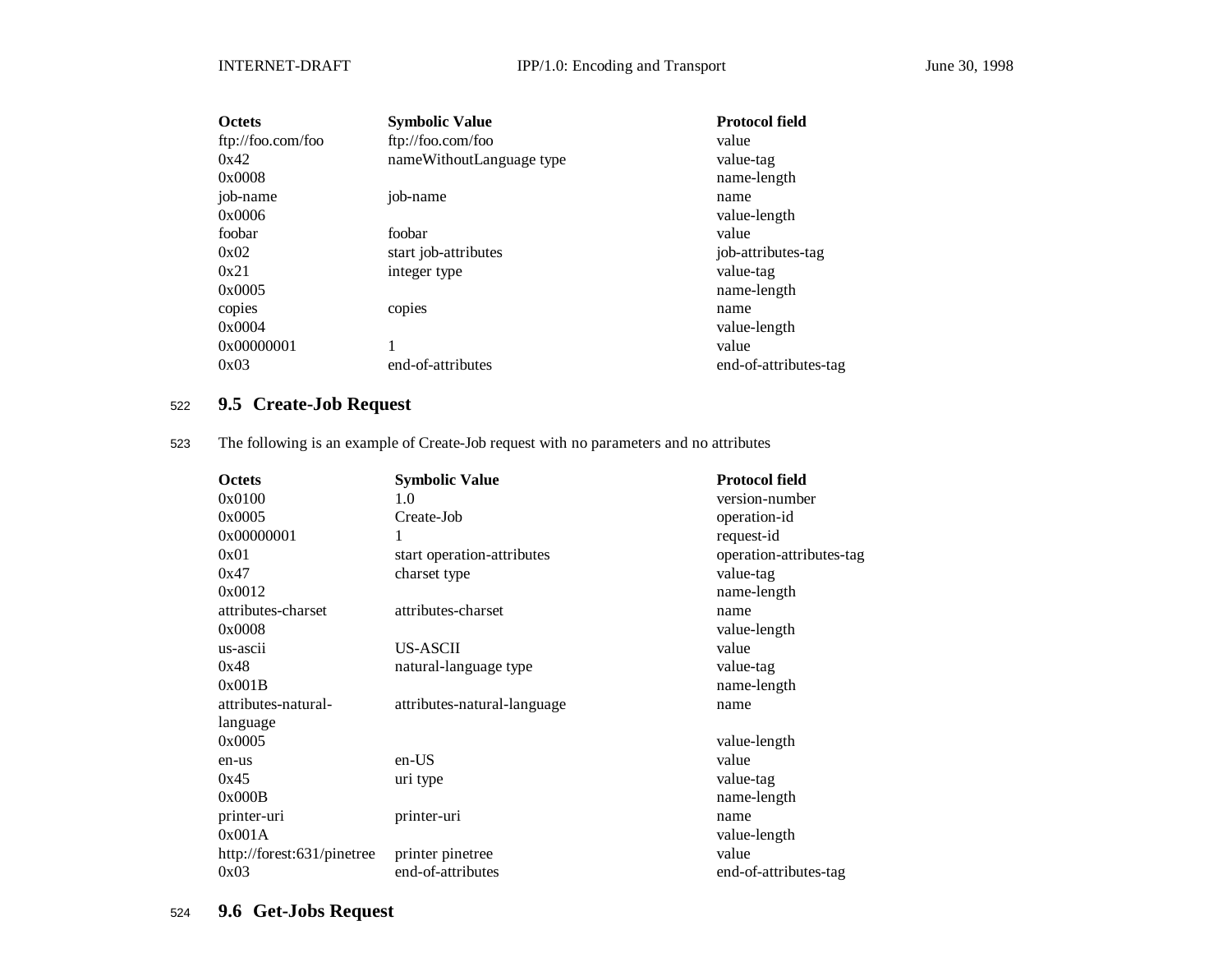| <b>Octets</b>               | <b>Symbolic Value</b>       | <b>Protocol field</b> |
|-----------------------------|-----------------------------|-----------------------|
| attributes-charset          | attributes-charset          | name                  |
| 0x0008                      |                             | value-length          |
| us-ascii                    | US-ASCII                    | value                 |
| 0x48                        | natural-language type       | value-tag             |
| 0x001B                      |                             | name-length           |
| attributes-natural-language | attributes-natural-language | name                  |
| 0x0005                      |                             | value-length          |
| en-us                       | en-US                       | value                 |
| 0x45                        | uri type                    | value-tag             |
| 0x000B                      |                             | name-length           |
| printer-uri                 | printer-uri                 | name                  |
| 0x001A                      |                             | value-length          |
| http://forest:631/pinetree  | printer pinetree            | value                 |
| 0x21                        | integer type                | value-tag             |
| 0x0005                      |                             | name-length           |
| limit                       | limit                       | name                  |
| 0x0004                      |                             | value-length          |
| 0x00000032                  | 50                          | value                 |
| 0x44                        | keyword type                | value-tag             |
| 0x0014                      |                             | name-length           |
| requested-attributes        | requested-attributes        | name                  |
| 0x0006                      |                             | value-length          |
| job-id                      | job-id                      | value                 |
| 0x44                        | keyword type                | value-tag             |
| 0x0000                      | additional value            | name-length           |
| 0x0008                      |                             | value-length          |
| job-name                    | job-name                    | value                 |
| 0x44                        | keyword type                | value-tag             |
| 0x0000                      | additional value            | name-length           |
| 0x000F                      |                             | value-length          |
| document-format             | document-format             | value                 |
| 0x03                        | end-of-attributes           | end-of-attributes-tag |

# <sup>526</sup> **9.7 Get-Jobs Response**

527 The following is an of Get-Jobs response from previous request with 3 jobs. The Printer returns no information about the 528 second job.

| <b>Octets</b>        | <b>Symbolic Value</b>                                                                                                                                | <b>Protocol field</b>                      |
|----------------------|------------------------------------------------------------------------------------------------------------------------------------------------------|--------------------------------------------|
| 0x0100               | LO.                                                                                                                                                  | version-number                             |
| 0x0000               | OK (successful)                                                                                                                                      | status-code                                |
| 0x00000123           | 0x123                                                                                                                                                | request-id (echoed back)                   |
| $\sim$ $\sim$ $\sim$ | the contract of the contract of the contract of the contract of the contract of the contract of the contract of<br>the company's company's company's | the committee of the committee of the com- |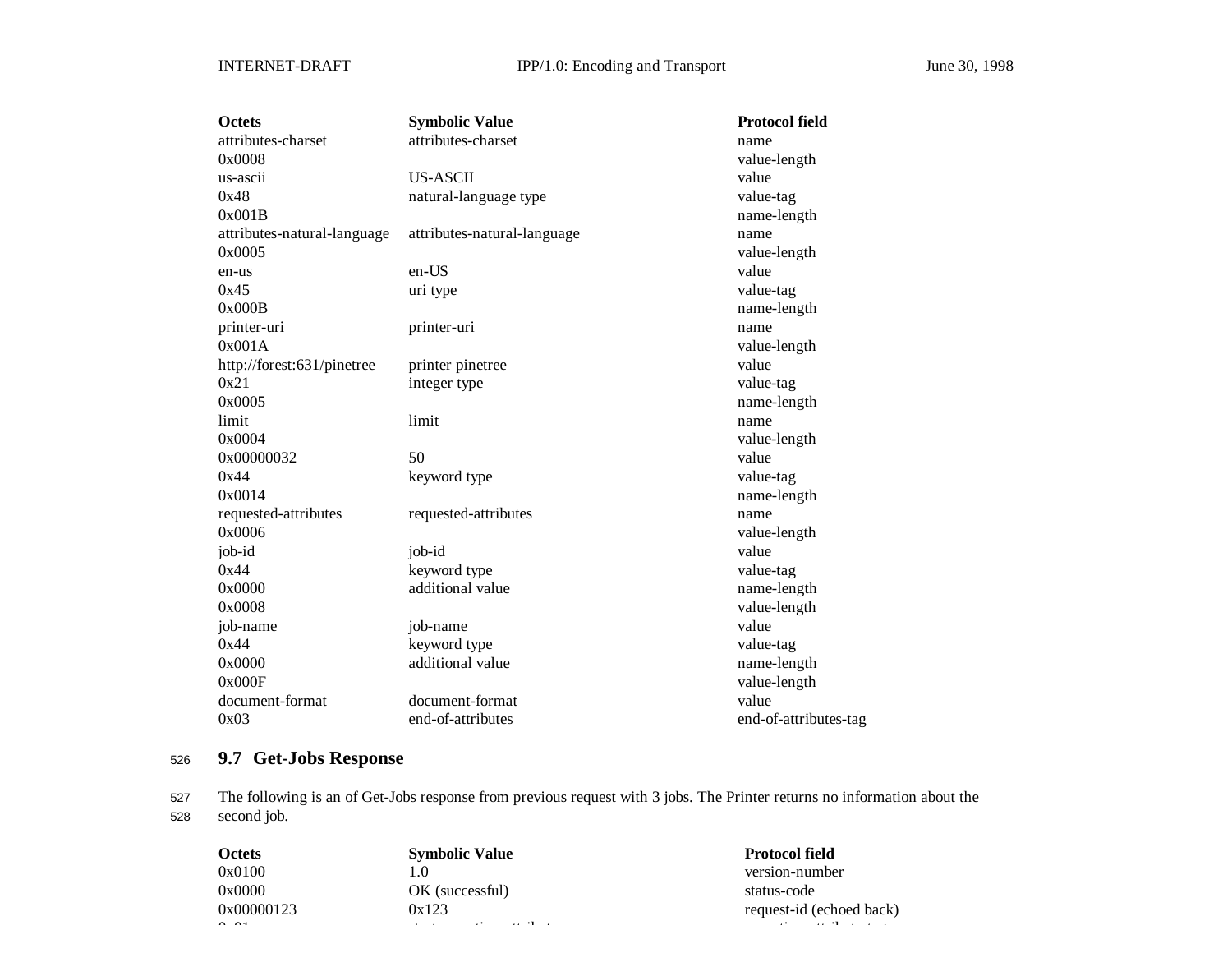| <b>Octets</b>               | <b>Symbolic Value</b>             | <b>Protocol field</b> |
|-----------------------------|-----------------------------------|-----------------------|
| en-us                       | en-US                             | value                 |
| 0x41                        | textWithoutLanguage type          | value-tag             |
| 0x000E                      |                                   | name-length           |
| status-message              | status-message                    | name                  |
| 0x0002                      |                                   | value-length          |
| OK                          | OK                                | value                 |
| 0x02                        | start job-attributes (1st object) | job-attributes-tag    |
| 0x48                        | natural-language type             | value-tag             |
| 0x001B                      |                                   | name-length           |
| attributes-natural-language | attributes-natural-language       | name                  |
| 0x0005                      |                                   | value-length          |
| fr-CA                       | fr-CA                             | value                 |
| 0x21                        | integer type                      | value-tag             |
| 0x0006                      |                                   | name-length           |
| job-id                      | job-id                            | name                  |
| 0x0004                      |                                   | value-length          |
| 147                         | 147                               | value                 |
| 0x42                        | nameWithoutLanguage type          | value-tag             |
| 0x0008                      |                                   | name-length           |
| job-name                    | job-name                          | name                  |
| 0x0003                      |                                   | name-length           |
| fou                         | fou                               | name                  |
| 0x02                        | start job-attributes (2nd object) | job-attributes-tag    |
| 0x02                        | start job-attributes (3rd object) | job-attributes-tag    |
| 0x21                        | integer type                      | value-tag             |
| 0x0006                      |                                   | name-length           |
| job-id                      | job-id                            | name                  |
| 0x0004                      |                                   | value-length          |
| 148                         | 148                               | value                 |
| 0x35                        | nameWithLanguage                  | value-tag             |
| 0x0008                      |                                   | name-length           |
| job-name                    | job-name                          | name                  |
| 0x0012                      |                                   | value-length          |
| 0x0005                      |                                   | sub-value-length      |
| de-CH                       | de-CH                             | value                 |
| 0x0009                      |                                   | sub-value-length      |
| isch guet                   | isch guet                         | name                  |
| 0x03                        | end-of-attributes                 | end-of-attributes-tag |

<sup>529</sup> **10. Appendix B: Registration of MIME Media Type Information for** <sup>530</sup> **"application/ipp"**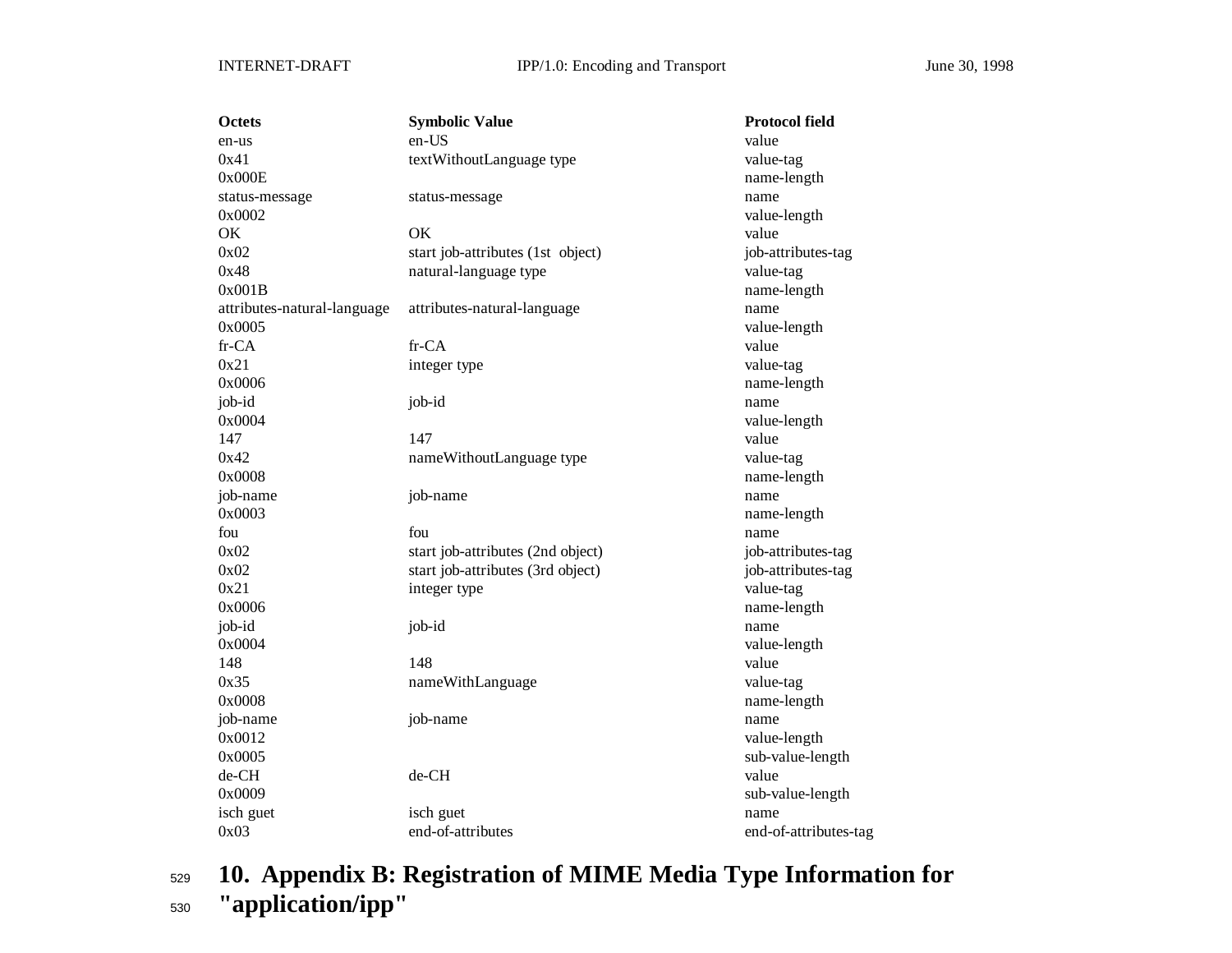- A Content-Type of "application/ipp" indicates an Internet Printing Protocol message body (request or response). Currently there
- is one version: IPP/1.0, whose syntax is described in Section 3 "Encoding of the Operation Layer" of [ipp-pro], and whose
- semantics are described in [ipp-mod]
- **Required parameters:** none
- **Optional parameters:** none
- **Encoding considerations:**
- IPP/1.0 protocol requests/responses MAY contain long lines and ALWAYS contain binary data (for example attribute value lengths).

#### **Security considerations:**

- IPP/1.0 protocol requests/responses do not introduce any security risks not already inherent in the underlying transport
- protocols. Protocol mixed-version interworking rules in [ipp-mod] as well as protocol encoding rules in [ipp-pro] are complete and unambiguous.

#### **Interoperability considerations:**

- IPP/1.0 requests (generated by clients) and responses (generated by servers) MUST comply with all conformance requirements
- imposed by the normative specifications [ipp-mod] and [ipp-pro]. Protocol encoding rules specified in [ipp-pro] are
- comprehensive, so that interoperability between conforming implementations is guaranteed (although support for specific
- optional features is not ensured). Both the "charset" and "natural-language" of all IPP/1.0 attribute values which are a
- LOCALIZED-STRING are explicit within IPP protocol requests/responses (without recourse to any external information in
- HTTP, SMTP, or other message transport headers).

#### **Published specification:**

- [ipp-mod] Isaacson, S., deBry, R., Hastings, T., Herriot, R., Powell, P., "Internet Printing Protocol/1.0: Model and Semantics" draft-ietf-ipp-mod-10.txt, June, 1998.
- [ipp-pro] Herriot, R., Butler, S., Moore, P., Tuner, R., "Internet Printing Protocol/1.0: Encoding and Transport", draft-ietf-ipp-pro-06.txt, June, 1998.

#### **Applications which use this media type:**

- Internet Printing Protocol (IPP) print clients and print servers, communicating using HTTP/1.1 (see [IPP-PRO]),
- SMTP/ESMTP, FTP, or other transport protocol. Messages of type "application/ipp" are self-contained and transport-
- independent, including "charset" and "natural-language" context for any LOCALIZED-STRING value.

### **Person & email address to contact for further information:**